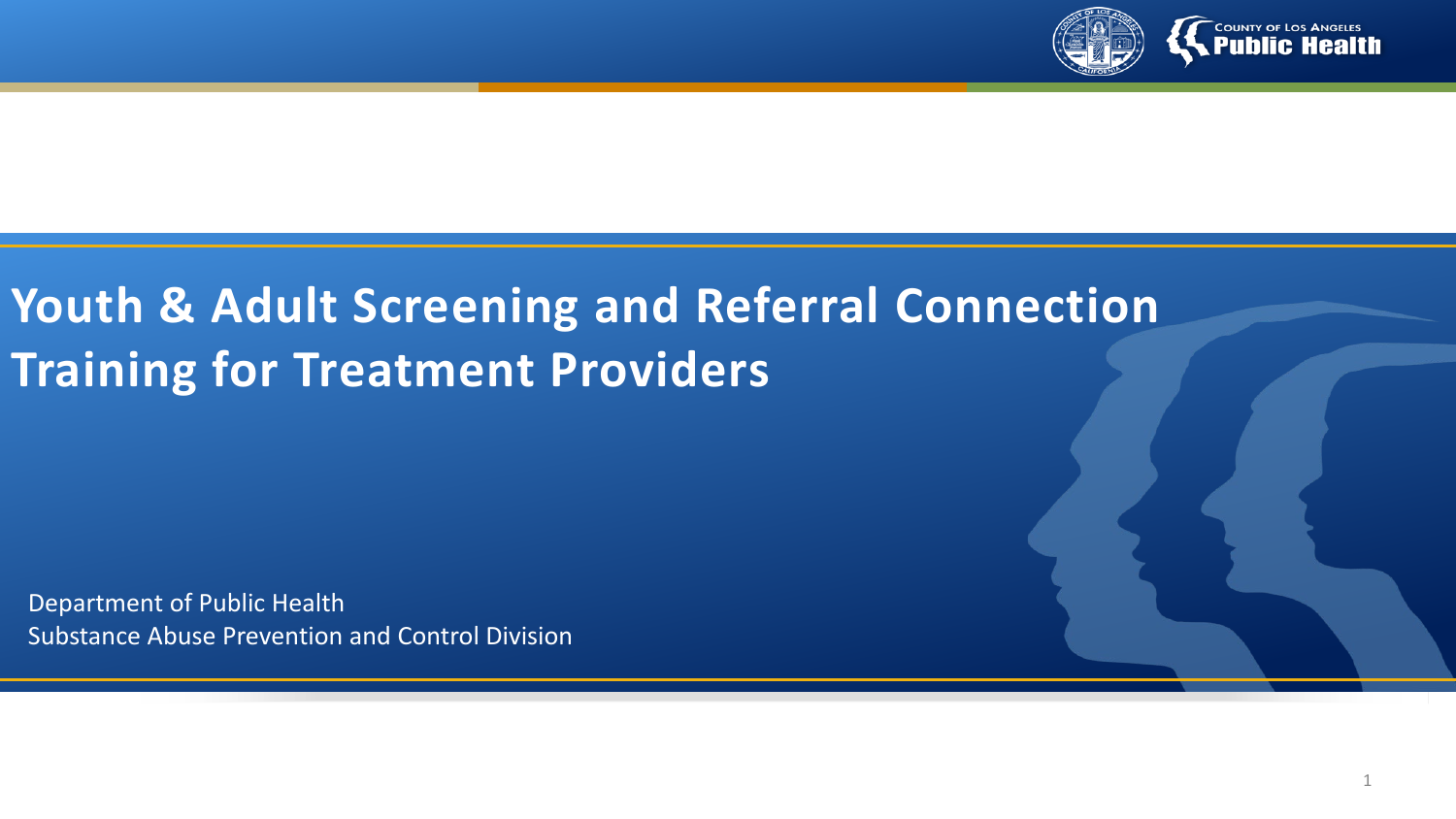

### **Main Entryways into the Specialty SUD System**

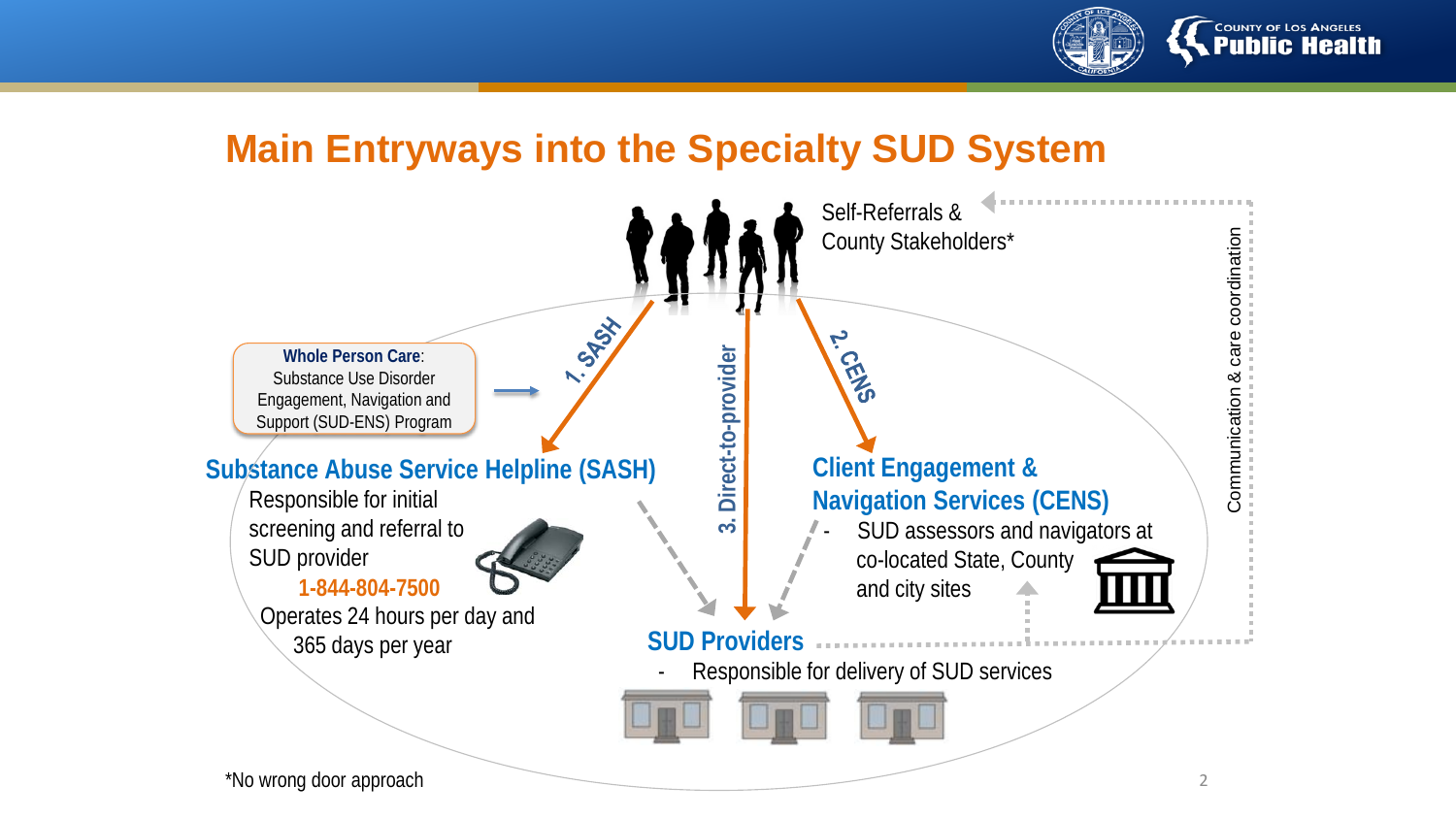

#### **Introduction and Overview**

- Why was the Referral Connection Form developed?
	- To document and track Screenings of individuals who access services Direct-to-provider
	- HCPCS H0049 will allow providers the ability to be reimbursed for screenings completed at contracted service locations
	- **All Treatment Providers (including Secondary Users)** will be required to document screenings within the Referral Connections Form in ProviderConnect
- In the event of a Sage Outage refer to: Bulletin 17-11 Sage Outage Procedure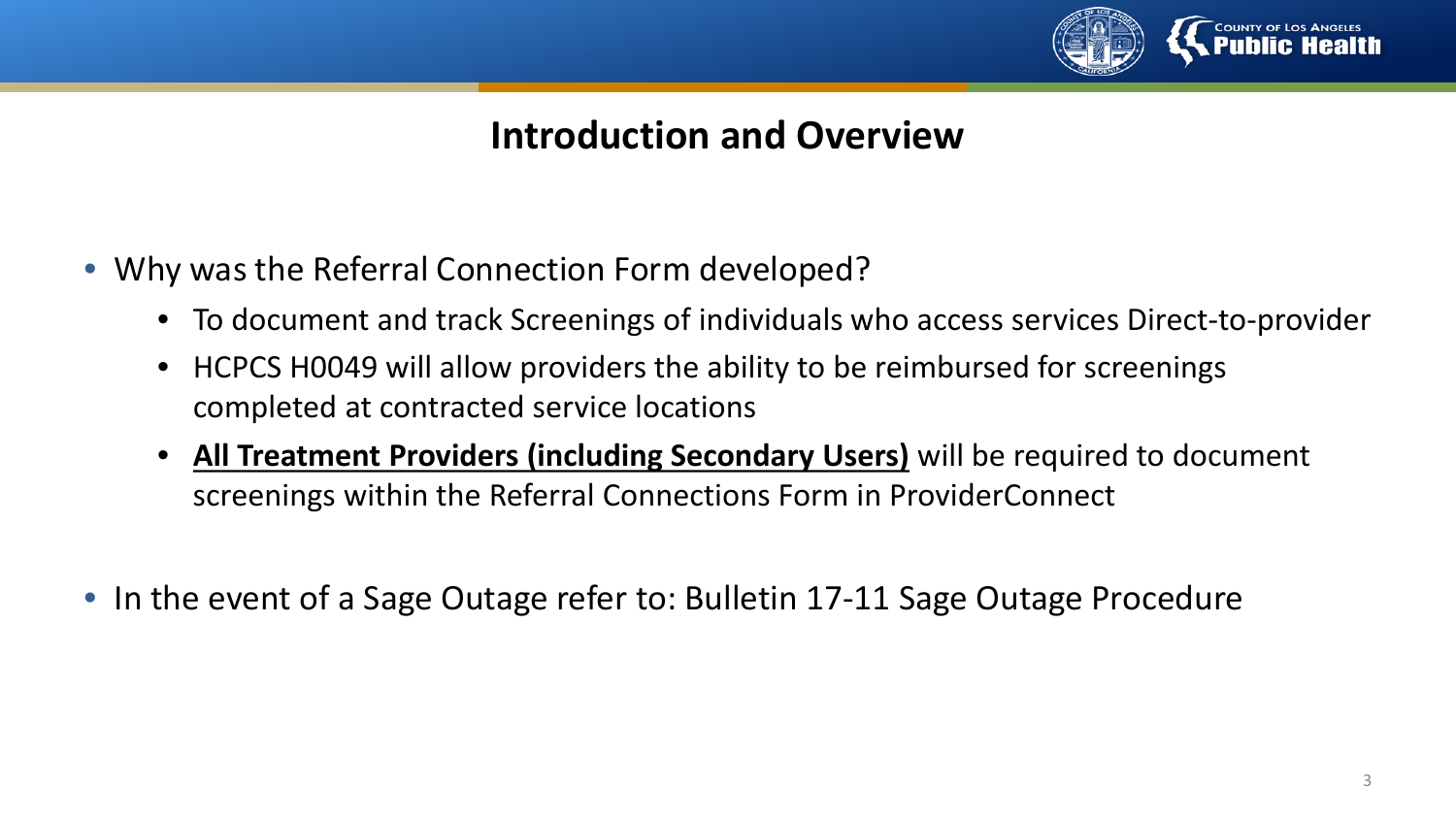

### **NEW SCREENING EXPECTATIONS BEGINNING SEPTEMBER 2019**

**Beginning September 2019, All Treatment Network Providers are required to:**

- (1) Complete either a CO-Triage or Youth Engagement Screener for each individual who comes to the facility requesting treatment services; and
- (2) Connect the individual to treatment either at your agency or another agency, and document the referral attempt(s) and the scheduled appointment in the Referral Connection Form; and

(3) Submit a claim when both (1) and (2) are completed.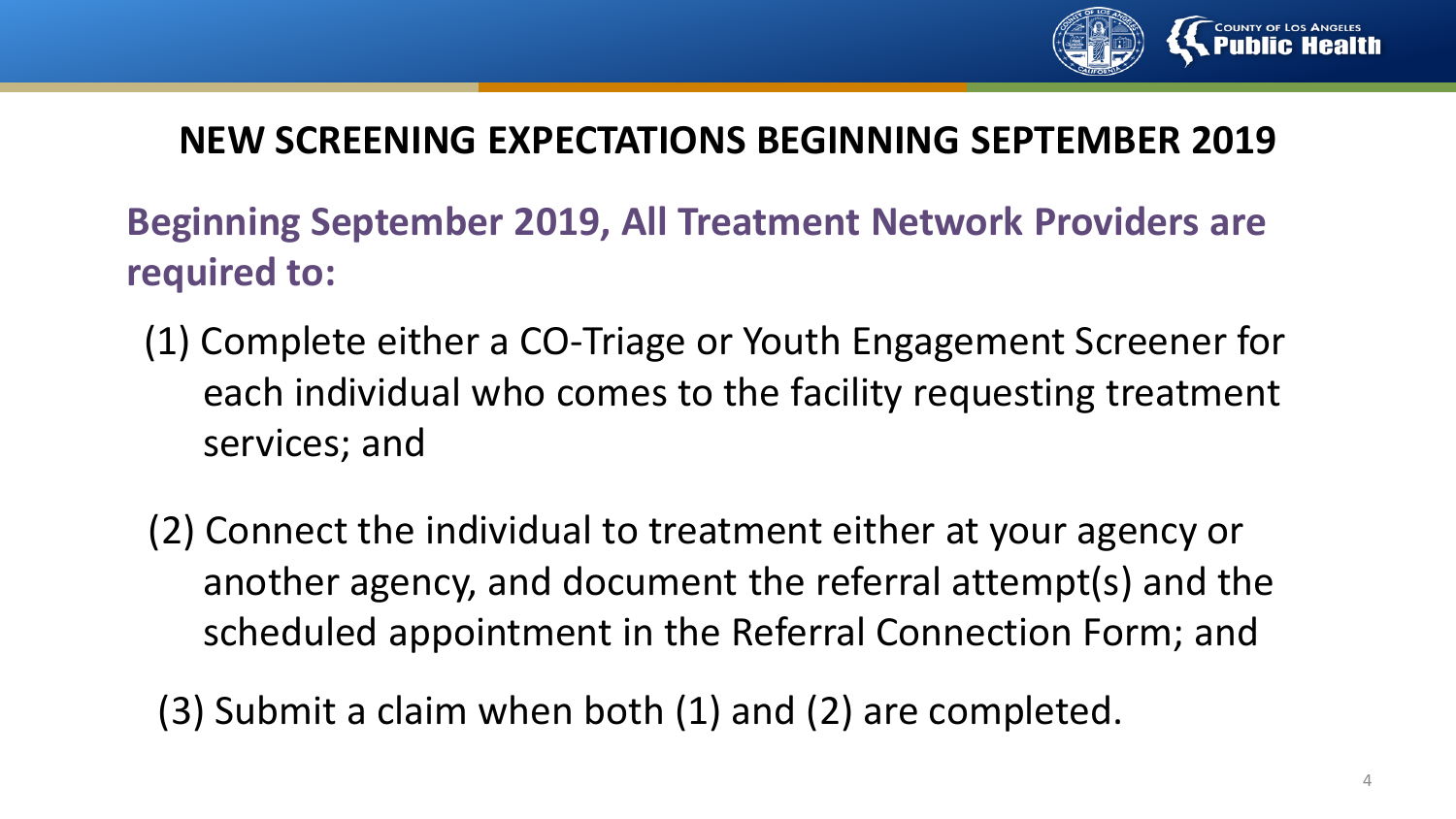

# **STEP 1: ADMISSION FORM**

**Determine if the individual has been served in the treatment network before and then complete the Admission Form in Sage**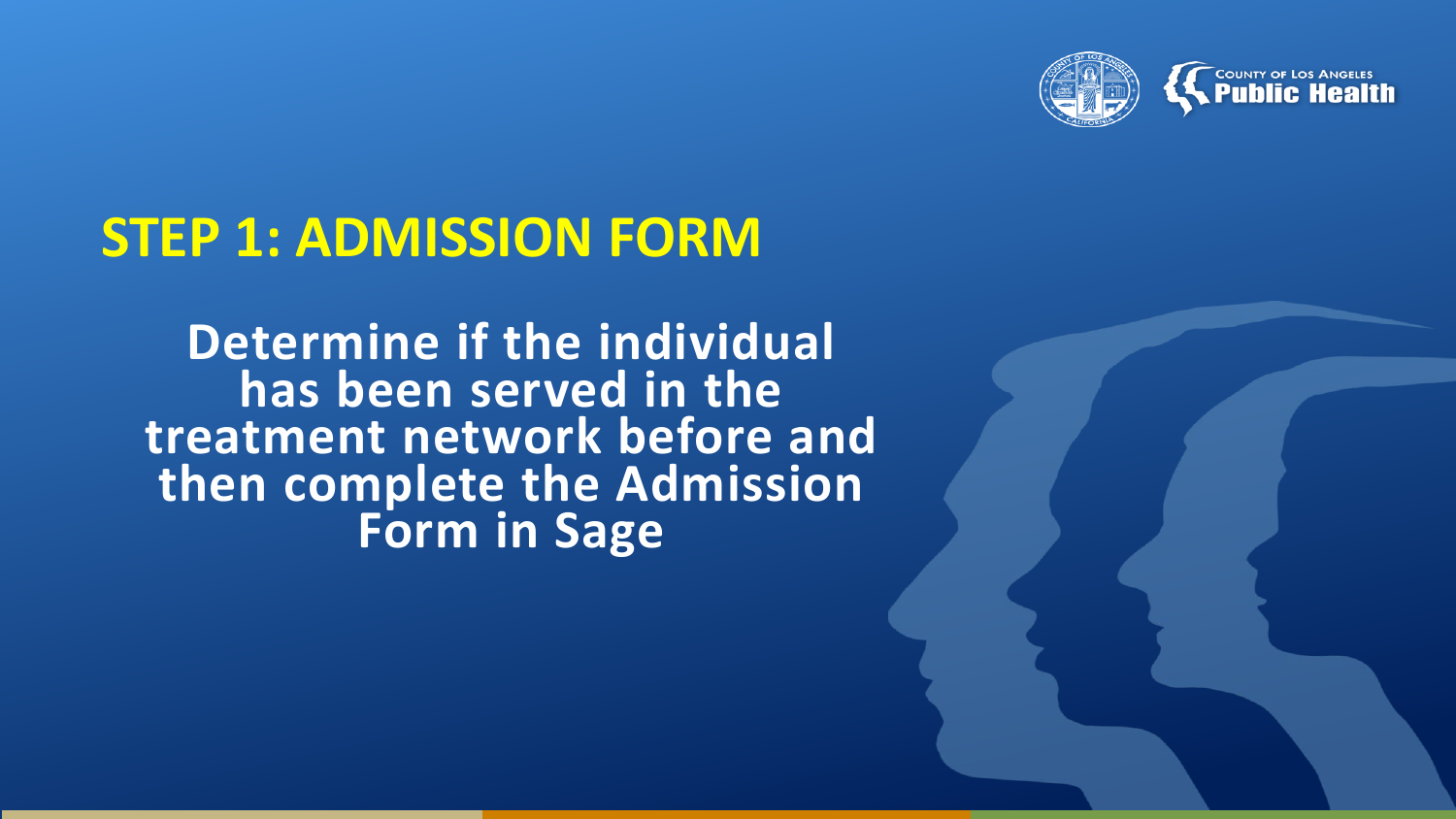



## **Admitting a Patient Into Sage**

**Providers ALWAYS need to verify using "Add New Client/Client Search" before creating a new patient within Sage to make sure that a client profile does not already exist, which will help to avoid duplicate patient charts.**

 $\mathbf{\Sigma}$ "Look Up Client" section  $\rightarrow$  Only searches patients at your specific site

 $\overline{\mathbf{M}}$ **"Add New Client/Client Search**" section  $\rightarrow$  Searches all patients across entire Sage network

- If the patient shows on the "**Add New Client/Client Search**" results but not on "Look Up Client", this means the patient has been seen by another provider in our network, but not your specific agency.
- **DO NOT** create a new patient in this situation, simply open the chart to add an episode for your agency.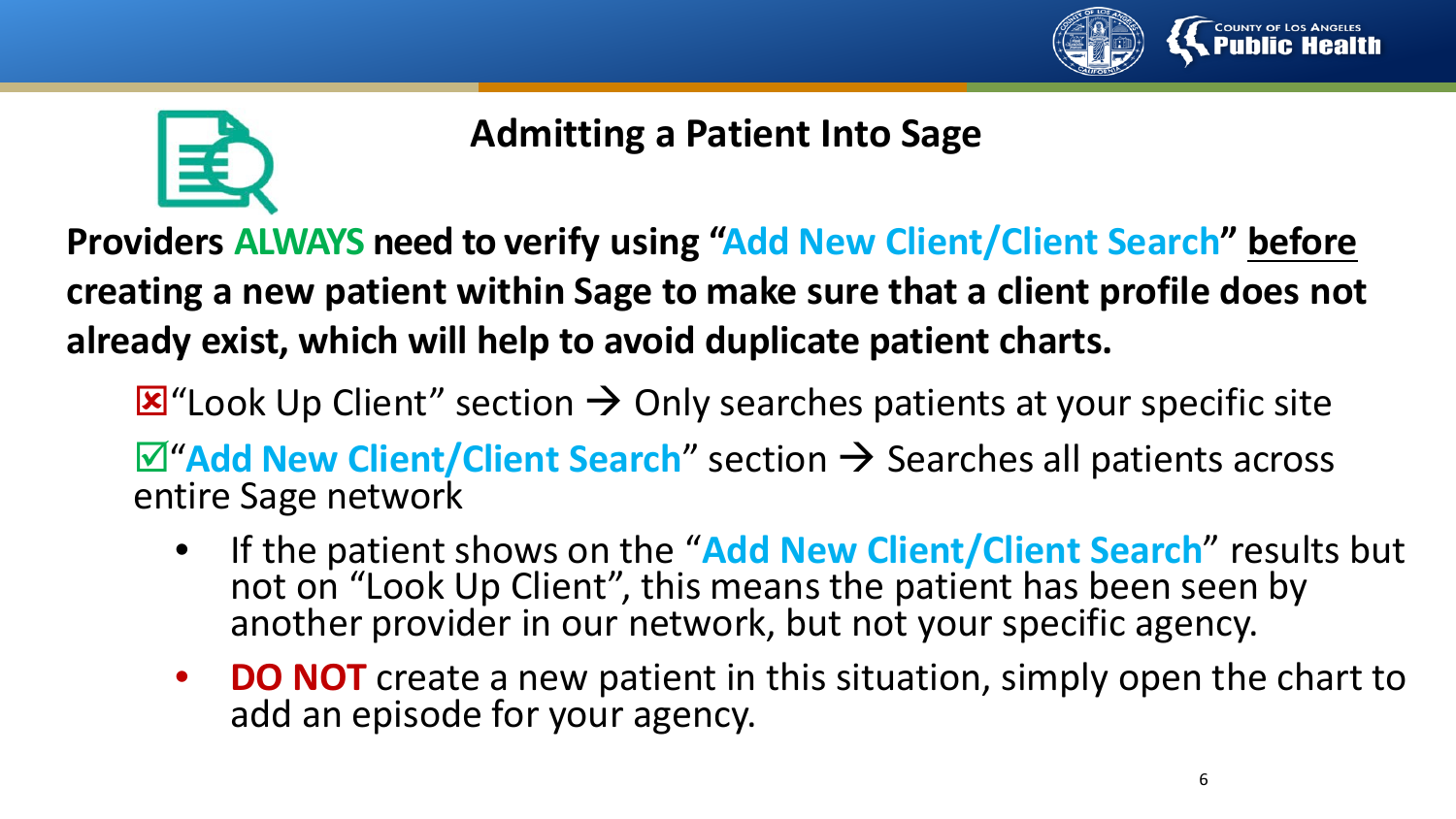### **Add New Client/Client Search**



**1. Enter all required fields and the Date of Birth (DOB) if known to get the highest possible match.**

*The score is based on how much the result matches the search criteria entered:*

A score of 231 is an exact match based on the 5 criteria entered.

A score without the DOB is 191, which would still indicate a match, but not as strong.

*In this scenario, based on the search criteria entered, it is very certain the top result is the patient that is being searched.* 

**2. IF THERE IS A MATCH: Select the Blue Hyperlink with the ID to further verify the patient and begin documenting if there is a match, starting with the patient demographics.**

|                                       | <b>Search Results</b>            |            |                                 |                                           |              |                                         |              |
|---------------------------------------|----------------------------------|------------|---------------------------------|-------------------------------------------|--------------|-----------------------------------------|--------------|
| Date Of<br>ID<br>Name<br><b>Birth</b> |                                  |            | <b>Client's Address</b><br>City | <b>Client's Address</b><br><b>Zipcode</b> | <b>Alias</b> | <b>Social Security</b><br><b>Number</b> | <b>Score</b> |
| 42248                                 | <b>NARK</b><br><b>THOMPSON</b>   | 12/06/1991 | <b>LOS ANGELES</b>              | 90064                                     |              | 960-38-1697                             | 231          |
| 65651                                 | <b>MARK</b><br><b>THOMPSON</b>   | 09/08/1984 | <b>ALHAMBRA</b>                 | 91803                                     |              | 454-36-6861                             | 91           |
| 41458                                 | <b>MARK B</b><br><b>THOMPSON</b> | 05/09/1967 | Alhambra                        | 91803                                     |              | 325-90-3110                             | 91           |
| 107991                                | <b>MARK P</b><br><b>THOMPSON</b> | 02/12/1960 | Alhambra                        | 91803                                     |              | 764-55-9657                             | 91           |
| 125964                                | <b>MARK X</b><br><b>THOMPSON</b> | 08/05/1951 | <b>LONG BEACH</b>               | 90804                                     |              | 501-32-4206                             | 91           |
|                                       |                                  |            |                                 |                                           |              |                                         |              |

- **Do not select** "**Create Admission for New Client**" for this situation since the patient was found and already exists in the system.
- $\blacksquare$  Selecting the patient ID link will associate this patient with a new episode for your agency.

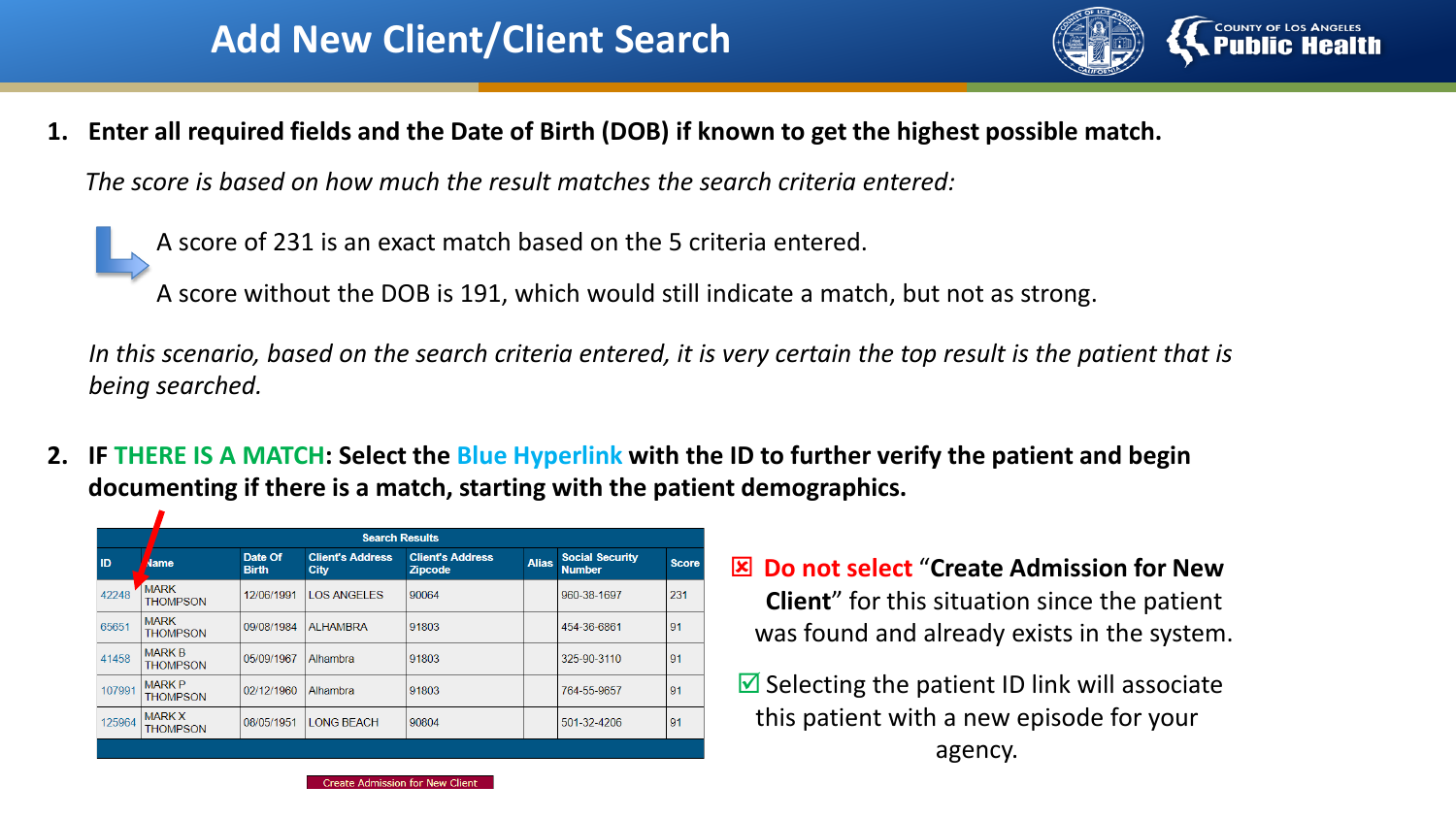## **Add New Client/Client Search**



3. **IF NO MATCH IS DISPLAYED**: When search results populate as "No clients found", this means there are no patients within the entire SAPC network of providers that meet any of the criteria entered.

1<sup>st</sup> verify the information entered was correctly input.

2<sup>nd</sup> select the "Create Admission for New Client" button if an appropriate match is not found.

|                                   | <b>Search Criteria</b>                                                                                                                                                 |
|-----------------------------------|------------------------------------------------------------------------------------------------------------------------------------------------------------------------|
| <b>Social Security</b><br>Number: | 999-88-1111                                                                                                                                                            |
| <b>Last Name:</b>                 | Testt                                                                                                                                                                  |
| <b>First Name:</b>                | Patient                                                                                                                                                                |
| Sex:                              | $\circledcirc$ Female - F $\circledcirc$ Male - M $\circledcirc$ Transgender (F to M) - FTM $\circledcirc$ Transgender (M to F) - MTF $\circledcirc$<br>Unknown<br>- U |
| Date of Birth:                    | 01/01/1900                                                                                                                                                             |
|                                   | Search                                                                                                                                                                 |
|                                   | No clients found.                                                                                                                                                      |

**Create Admission for New Client** 

#### Select "**Create Admission for New Client**" in this situation since the patient was not found and does not exist in the system. Adding the patient will open a new episode for your agency and create new Sage ID.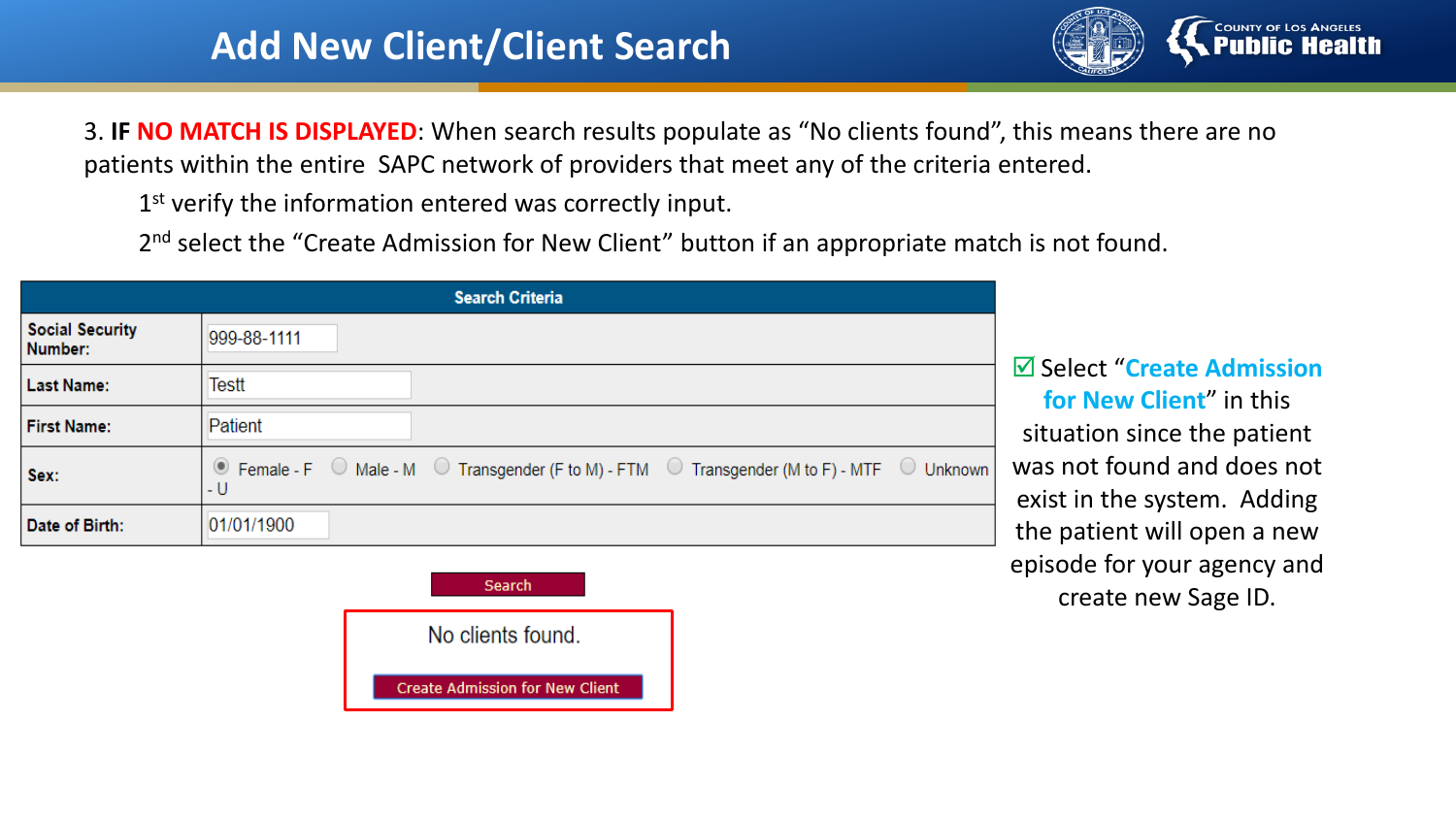## **Admission Form and Demographics**



- **After selecting an existing patient or creating a new patient, the first screen is always admission and demographics.**
- When conducting a **screening and the patient will not be admitted to the agency** only the following fields are required (but all are recommended):
	- Sex
	- Date of Birth
	- Admission Date
	- Program
	- Attending Practitioner
	- Type of Admission
	- Age
	- Admission Time
	- Social Security Number
	- First Name, Last Name
	- Address
	- Race
	- Primary Language

| <b>Admission Information</b>                                                                                  |                                                                                                                                    |
|---------------------------------------------------------------------------------------------------------------|------------------------------------------------------------------------------------------------------------------------------------|
| <b>Sex</b><br>○ Female - F © Male - M ○ Transgender (F to M) - FTM © Transgender (M to F) - MTF © Unknown - U |                                                                                                                                    |
| Date of Birth<br>10/21/1985                                                                                   | Age<br>33                                                                                                                          |
| <b>Admission Date</b><br>07/24/2019                                                                           | <b>Admission Time</b><br>08:10 AM<br><b>HH:MM AM/PM</b>                                                                            |
| Program<br>Recovery Inc<br>▼                                                                                  | <b>Admitting Practitioner</b><br><b>USER, TEST (003005)</b><br>▼                                                                   |
| <b>Attending Practitioner</b><br><b>USER, TEST (003005)</b><br>▼                                              | <b>Treatment Service</b><br>SPA 6 - South - 6<br>$\overline{\mathbf{v}}$                                                           |
| <b>Type of Admission</b><br>First Admission - 1<br>۷.                                                         | <b>Social Security Number</b><br>123-45-6789                                                                                       |
| <b>Demographics</b>                                                                                           |                                                                                                                                    |
| <b>Client Last Name</b><br>Test                                                                               | <b>Client Home Phone Number</b>                                                                                                    |
| <b>Client First Name</b><br>Patient                                                                           | <b>Client Work Number</b>                                                                                                          |
| <b>Client Address Line 1</b>                                                                                  | <b>Client Address Line 2</b>                                                                                                       |
| <b>Client Address - City</b>                                                                                  | <b>Client Address - State</b><br>-Please Choose One-<br>▼                                                                          |
| <b>Client Address - Zip Code</b>                                                                              | <b>Client Address - County</b><br>-Please Choose One-<br>$\mathbf{v}$                                                              |
| <b>Marital Status</b><br>-Please Choose One-<br>$\pmb{\mathrm{v}}$                                            | Are you heterosexual, lesbian, gay, bisexual, transgender or do you question your sexual orientation?<br>-Please Choose One-<br>۷. |
| Race<br>$\pmb{\mathrm{v}}$<br>-Please Choose One-                                                             | <b>Education</b><br>-Please Choose One-<br>$\pmb{\mathrm{v}}$                                                                      |
| <b>Ethnic Origin</b><br>-Please Choose One-<br>$\pmb{\mathrm{v}}$                                             | <b>Religion</b><br>-Please Choose One-<br>$\pmb{\mathrm{v}}$                                                                       |
| <b>Other Ethnic Origin</b><br>Field not yet supported                                                         | <b>Place of Birth</b>                                                                                                              |
| <b>Country of Origin</b><br>-Please Choose One-<br>$\pmb{\mathrm{v}}$                                         | <b>Maiden Name</b>                                                                                                                 |
| <b>Occupation</b><br>$\pmb{\mathrm{v}}$<br>-Please Choose One-                                                | <b>Client's Primary Language</b><br>-Please Choose One-<br>۷.                                                                      |
| <b>Informed of Smoking Policy</b><br>$\bigcirc$ No - N $\bigcirc$ Yes - Y                                     |                                                                                                                                    |
| <b>Employment Status</b><br>-Please Choose One-<br>$\pmb{\nabla}$                                             |                                                                                                                                    |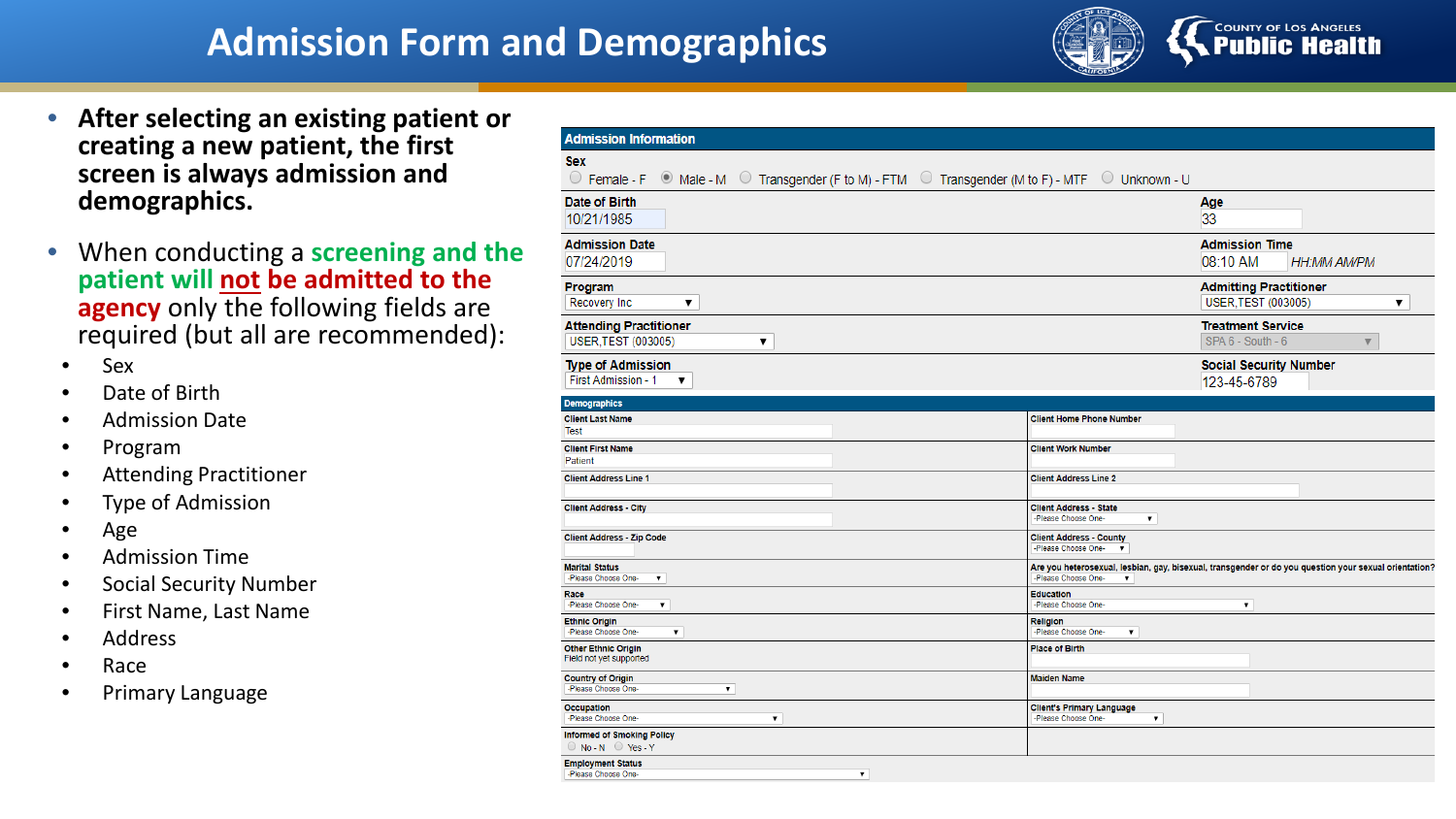

## **STEP 2A: SCREENING FORM - ADULTS**

**All individuals who come to your agency seeking treatment need to be screened using the appropriate tool**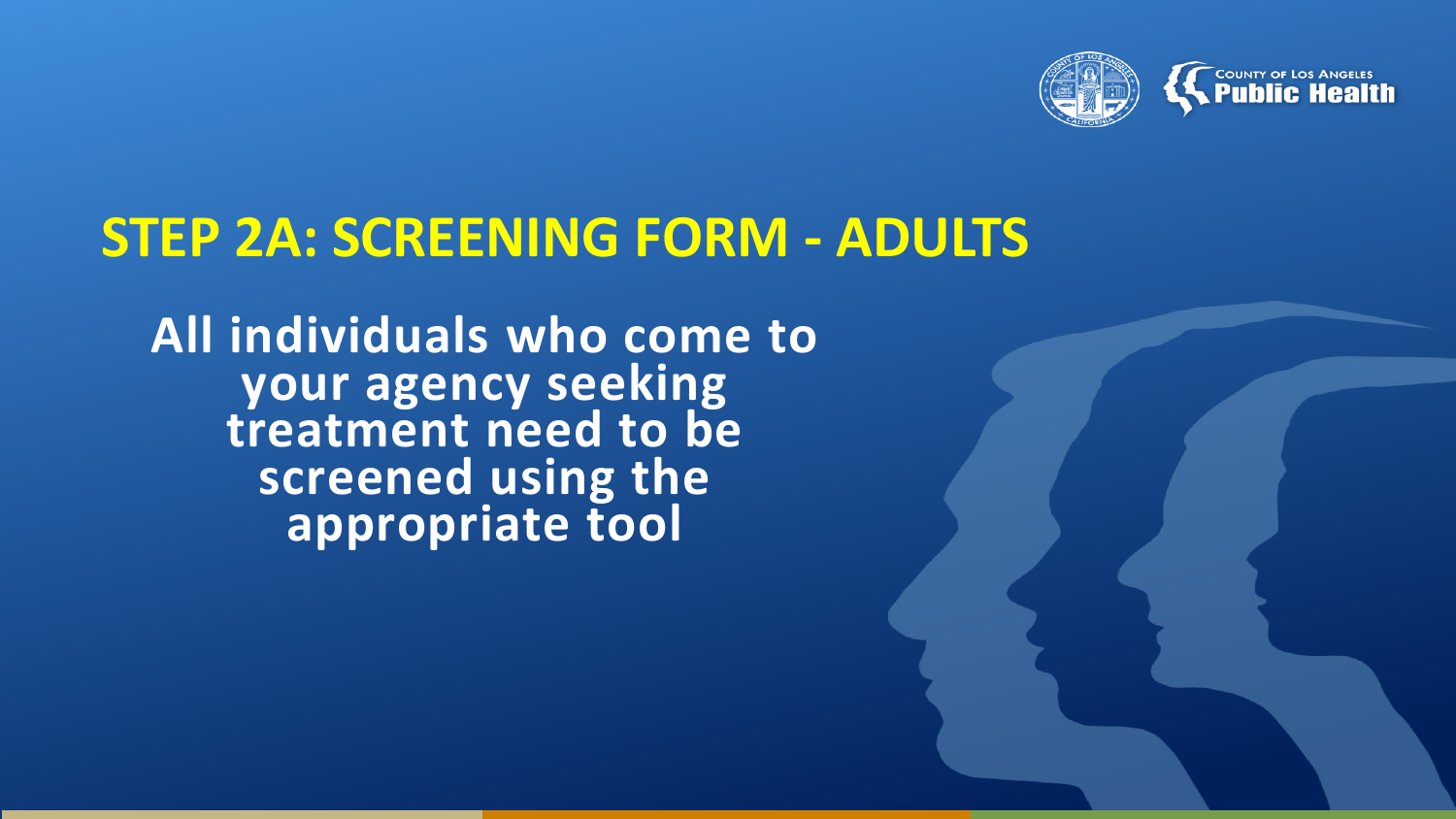

# **STEP 2B: SCREENING FORM - YOUTH**

**All individuals who come to your agency seeking treatment need to be screened using the appropriate tool**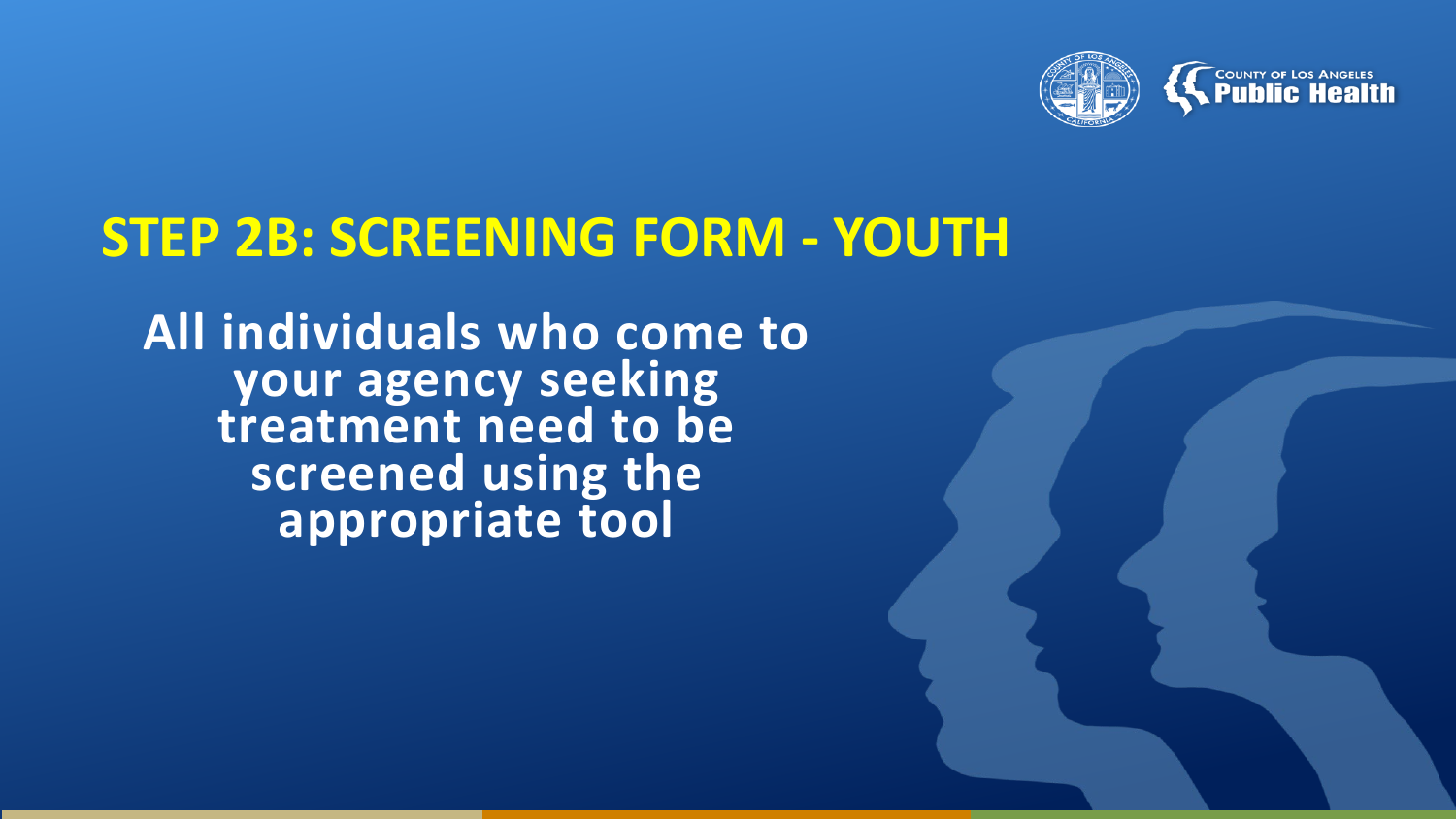

| <b>Member ID</b>                    | Select ASAM Assessment on the left side chart menu                                  |                                         |
|-------------------------------------|-------------------------------------------------------------------------------------|-----------------------------------------|
| 159904                              | Select the episode for your agency<br>2.1                                           |                                         |
| Demographic                         | <b>Episode Number</b>                                                               | <b>Program</b>                          |
| <b>Cal-OMS Admission</b>            | <b>Select</b>                                                                       | Recovery Inc.                           |
| <b>Cal-OMS Annual Update</b>        |                                                                                     |                                         |
| <b>Cal-OMS Discharge</b>            | On the ASAM form, select "Triage Assessment" under ASAM Type<br>3.                  |                                         |
| <b>Financial Eligibility</b>        | <b>ASAM Assessment</b>                                                              |                                         |
| Real-time 270 Eligibility Request / | Refresh ASAM Information                                                            | 4. Select "Create New" under Assessment |
| <b>Client Condition - Pregnancy</b> | <b>ASAM Type</b><br>5. Select Launch ASAM to begin                                  |                                         |
| <b>Authorizations</b>               | TriageAssessment<br>triage/screening                                                |                                         |
| <b>Treatment</b>                    | Assessment<br><b>Create New</b><br>Τ.                                               |                                         |
| <b>Provider Admission</b>           |                                                                                     |                                         |
| <b>Attachments</b>                  | Launch ASAM                                                                         |                                         |
| Provider Diagnosis (ICD-10)         | Refresh Assessment Information                                                      |                                         |
| <b>Client Consent</b>               | <b>Assessment Level of Care Information</b>                                         |                                         |
| <b>ASAM Assessment</b>              | ***NOTE: The ASAM Assessment Form in Sage is used to access both the ASAM Continuum |                                         |
|                                     | and the CO-Triage assessments                                                       |                                         |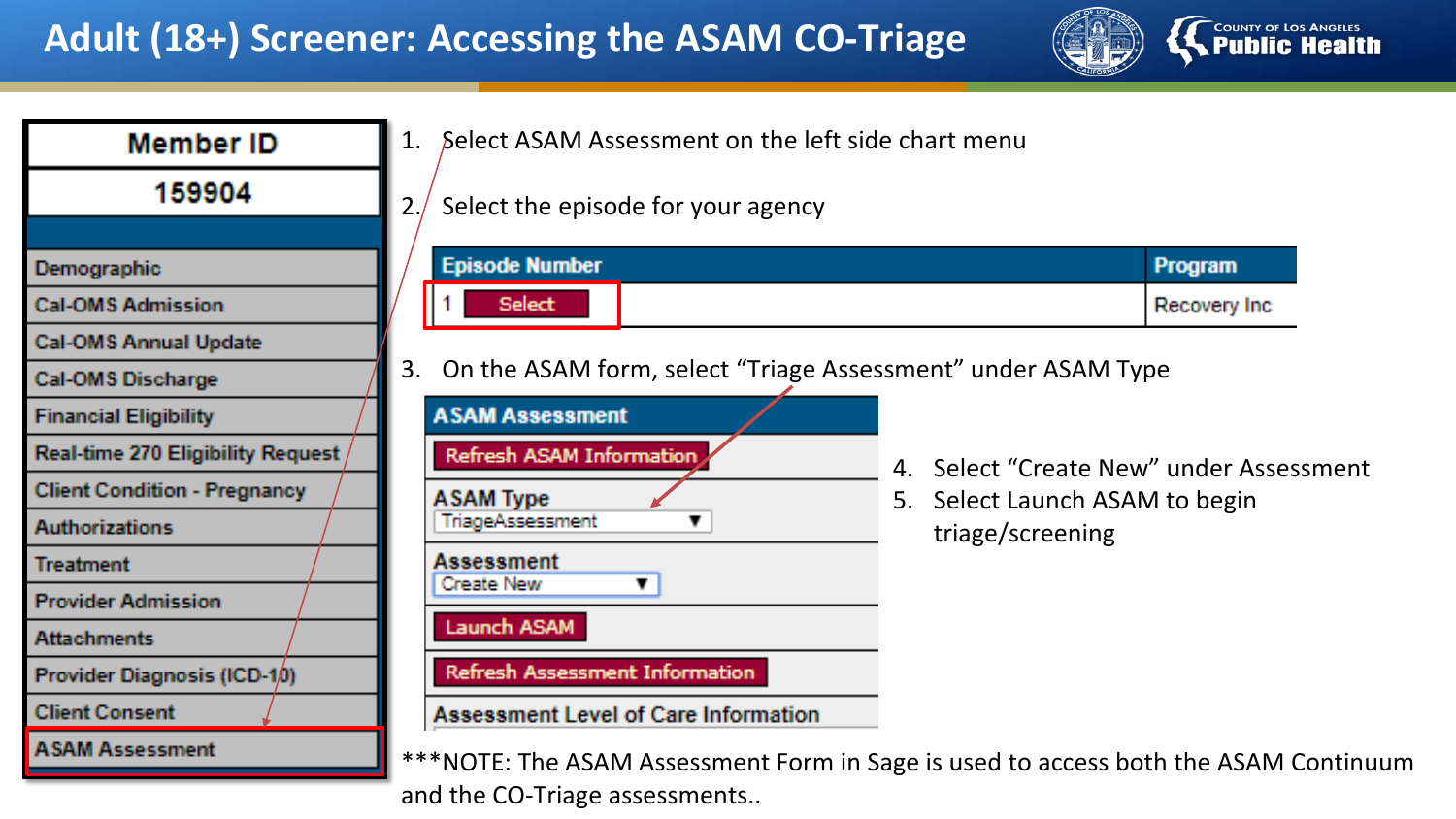

 $\Box$  The CO-Triage consists of approximately 30 questions, all with simple dropdown answers.

- $\triangleright$  Most questions are required.
	- $\triangleright$  There is a percentage listed on the right side of the screen that will tell you if you have not completed 100% of the required questions.
- $\triangleright$  There are free text boxes to elaborate on any additional clinical information.
- $\Box$  Once completed, you will be able to view the report by clicking "View Report" on the ASAM itself.
	- $\triangleright$  This report is also available in Sage at any time after completing the ASAM by clicking "View Report" on the Sage ASAM Assessment page.

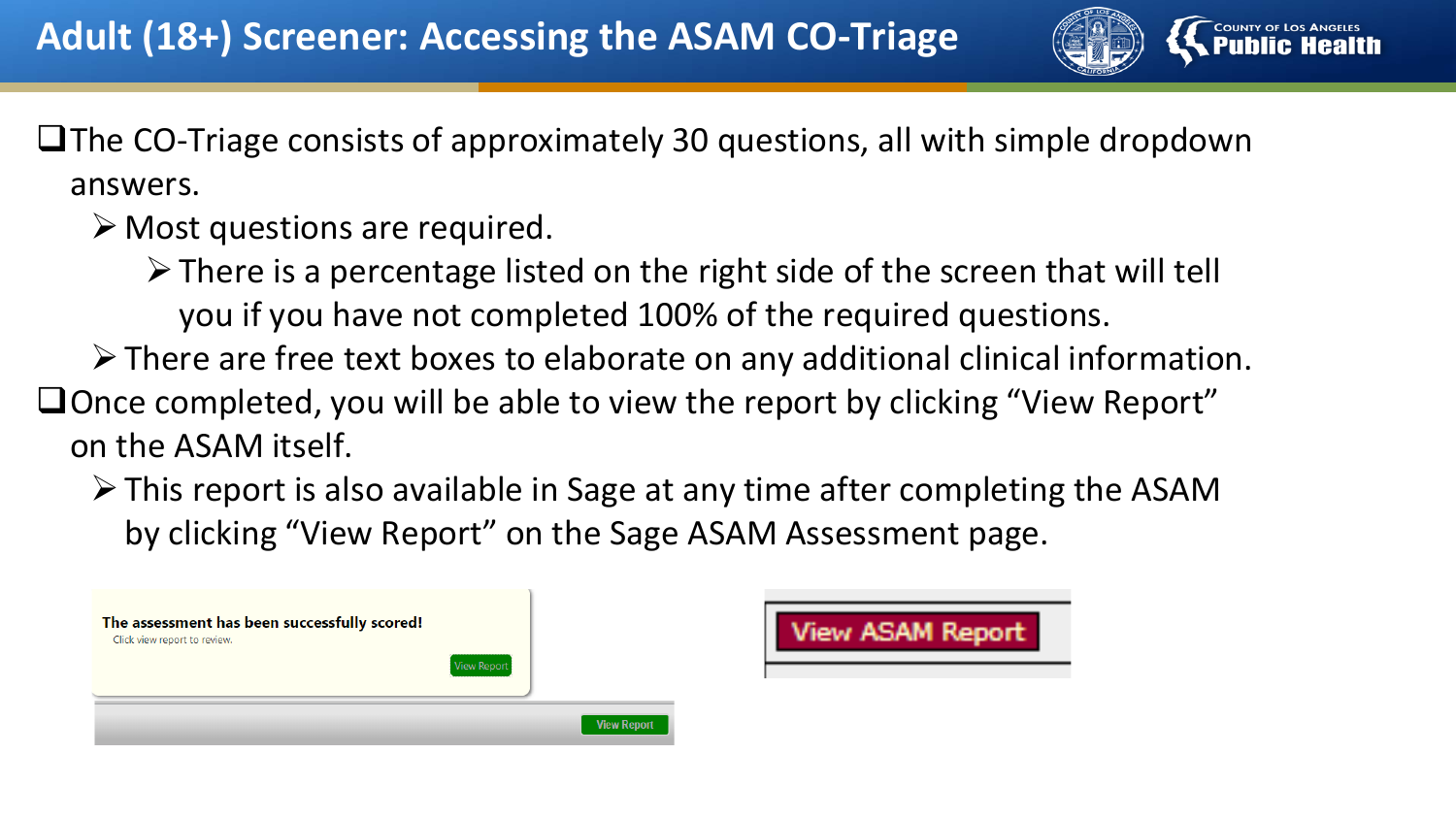

- $\Box$  The ASAM Report will provide the provisional Level of Care (LOC) under the last item in the report titled "FINAL SCORING & PROVISIONAL RECOMMENDATION"
- $\Box$  Enter the provisional LOC on the ASAM form in Sage and on the Service Connections Form where applicable.
	- **Recommended Level of Care** is what the ASAM report shows as the recommended LOC
	- **Actual Level of Care** is what you and the patient agree is the most appropriate (can be different)

| <b>Recommended Level Of Care</b>            | Level Of Care Override                              |
|---------------------------------------------|-----------------------------------------------------|
| -Please Choose One-                         | I - Please Choose One- ▼                            |
| Actual Level Of Care<br>-Please Choose One- | Draft/Final<br><b>Final</b><br><sup>(a)</sup> Draft |



- When the **Actual Level of Care** and **Recommended Level of Care** differ:
	- **EX** the Level of Care Override is enabled and must be selected as YES
- $\triangleright$  If multiple LOC's are noted, choose the LOC that best meets the patients needs.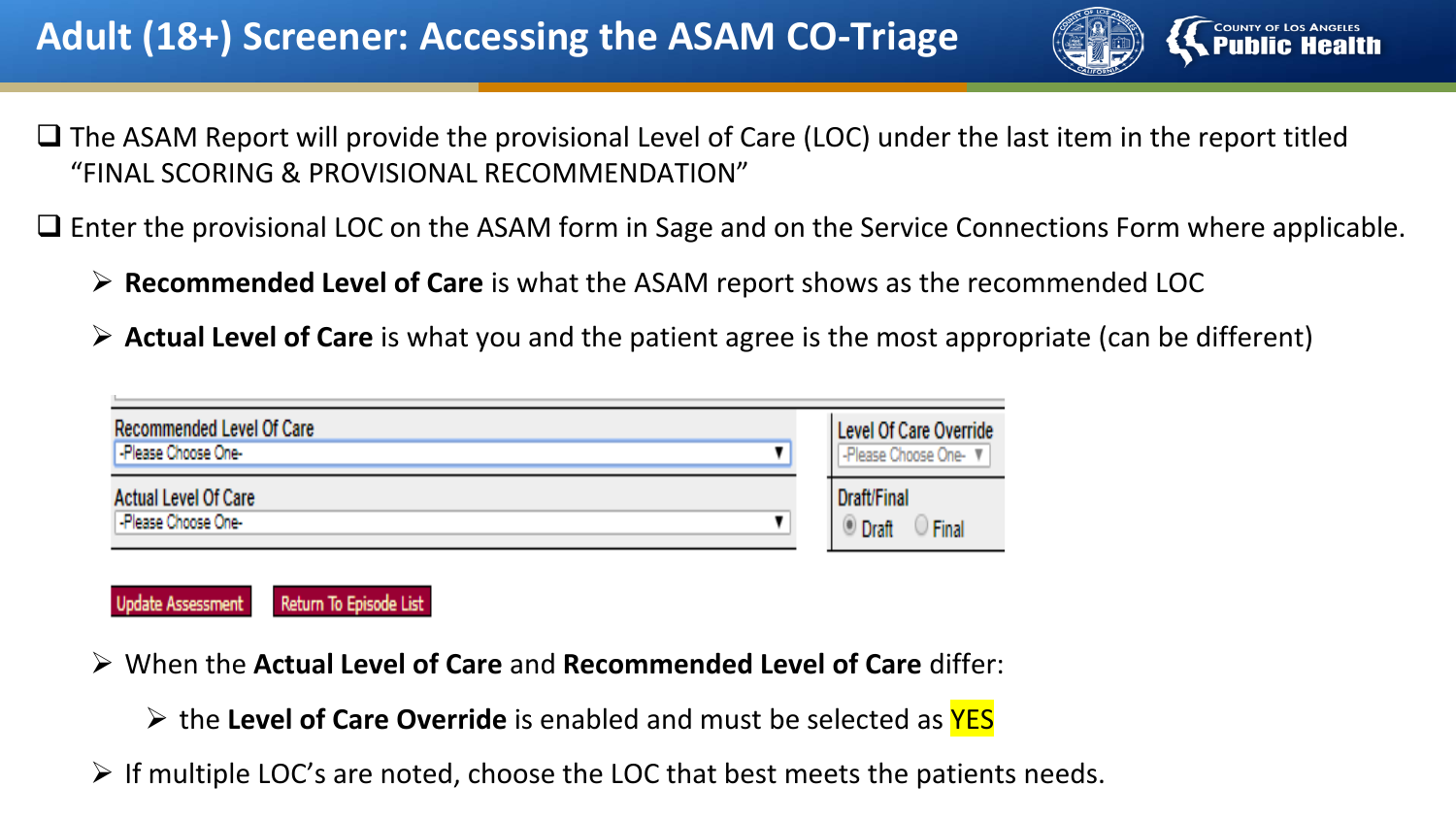

□ Additionally, after completing the ASAM CO-Triage, the "Comments on Assessment" box in Sage is enabled which allows providers to enter any additional information not accounted for on the CO-Triage

itself.

**Comments on Assessment** 

- $\triangleright$  Information to include:
	- $\checkmark$  Reason for the discrepancy between actual and recommended LOC
	- $\checkmark$  Behavioral or observational information about the patient during the screening.
- $\Box$  Once all information is completed, including the comments, the form needs to be finalized by clicking the "Final" button AND the "Update Assessment" button needs to be clicked to submit.

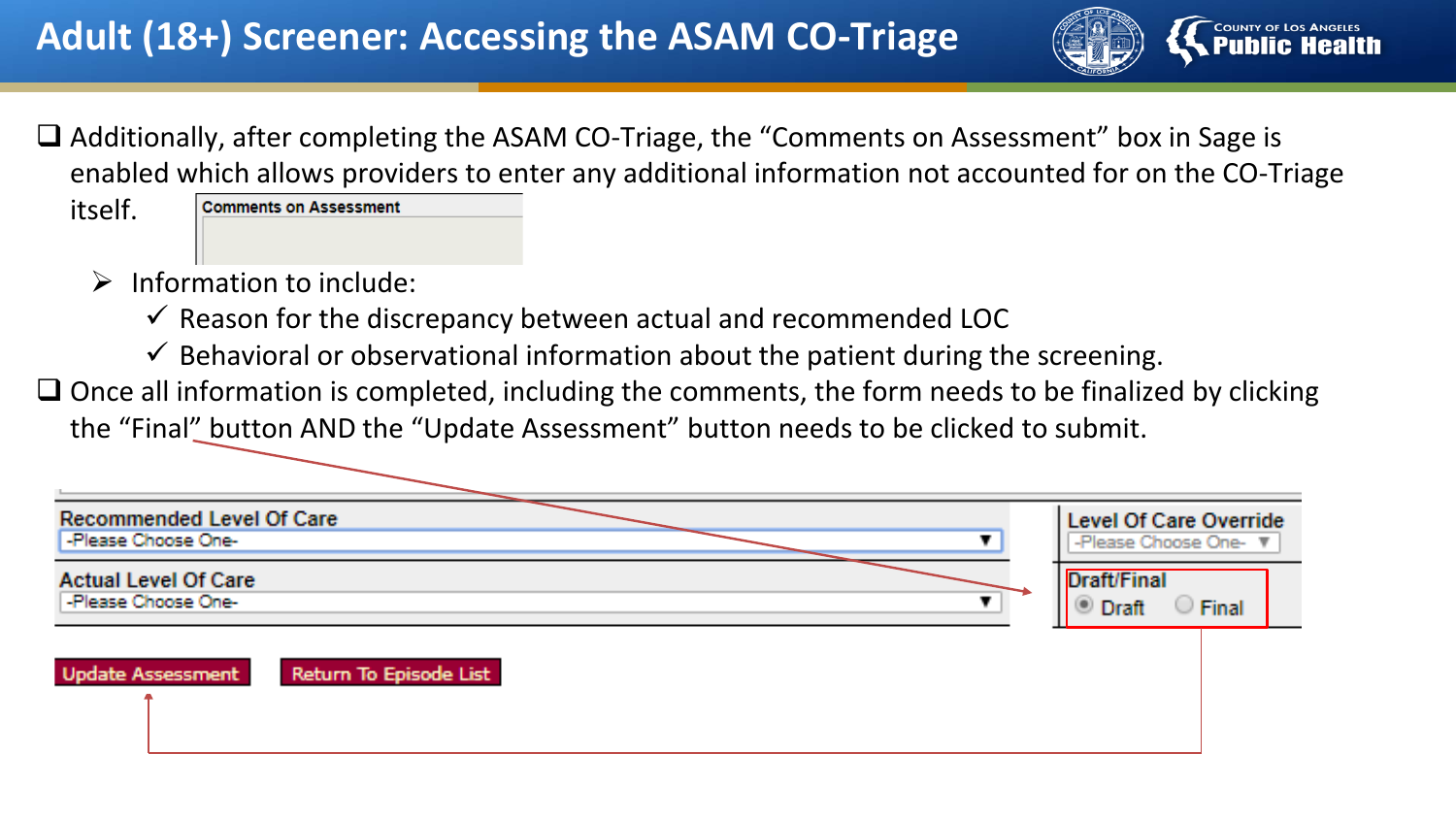

**GOOD NEWS!** If you admit the patient to your treatment agency, the screening information can be imported to the ASAM Continuum……

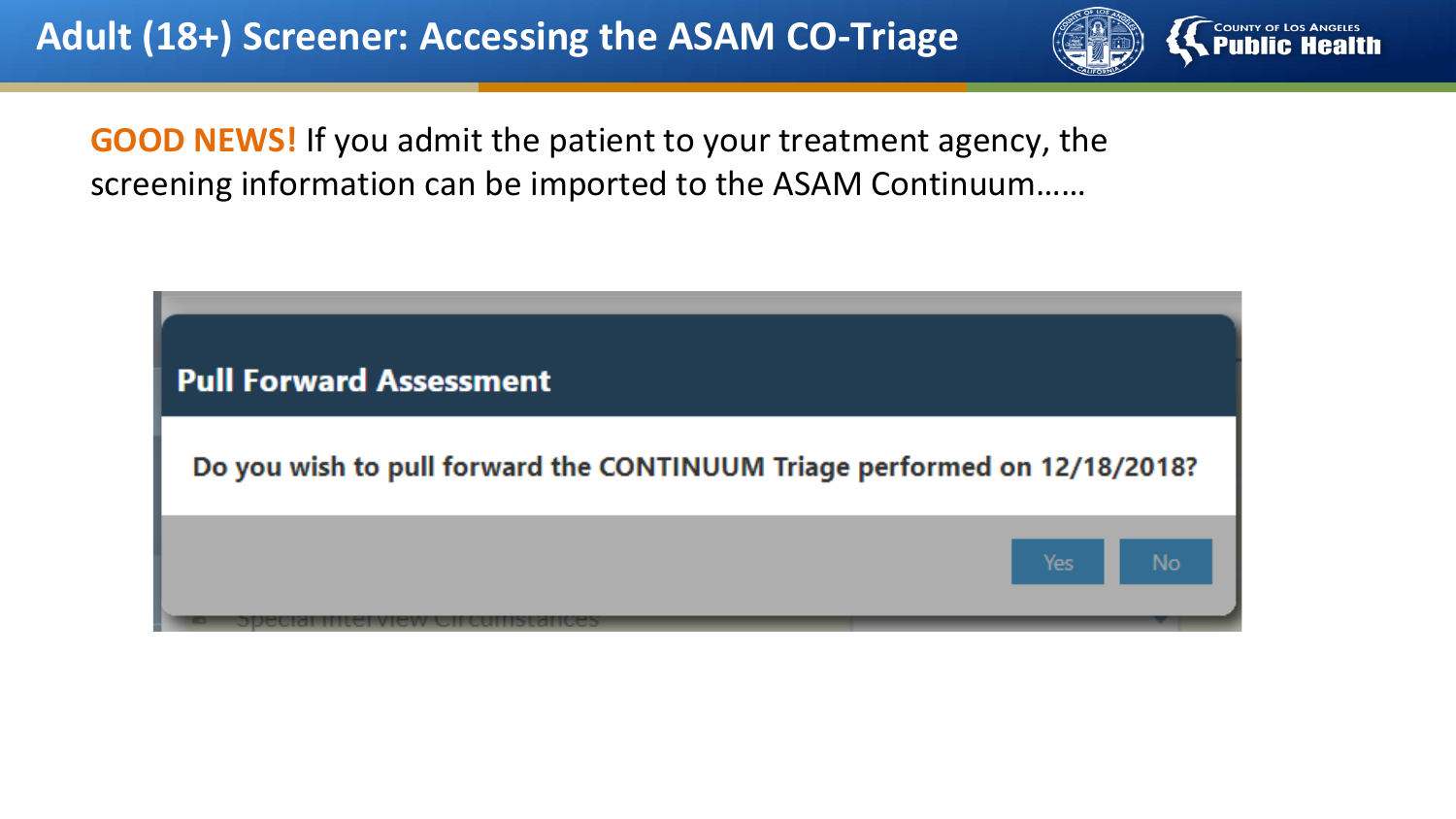

# **STEP 3: Referral Connections Form**

**If the youth or adult screened needs treatment, complete the Referral Connection Form even if the individual will be admitted to your agency**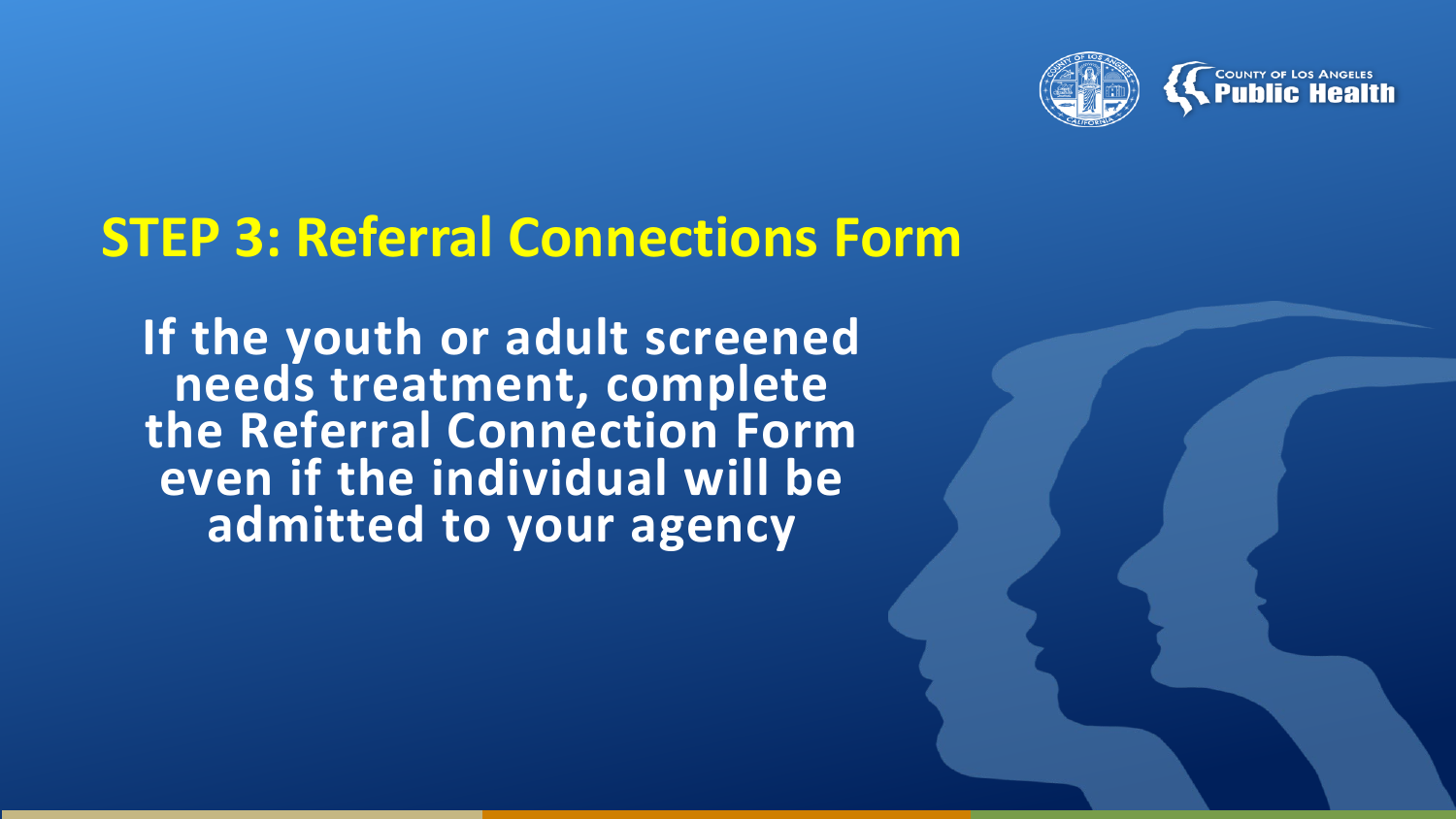

Once in the client's chart, select Referral Connection Form

A Referral Connection Form is **required for all patient encounters** when a CO-Triage or Youth Engagement Screener is initiated.

All Secondary user will need to complete this form in Provider Connect.

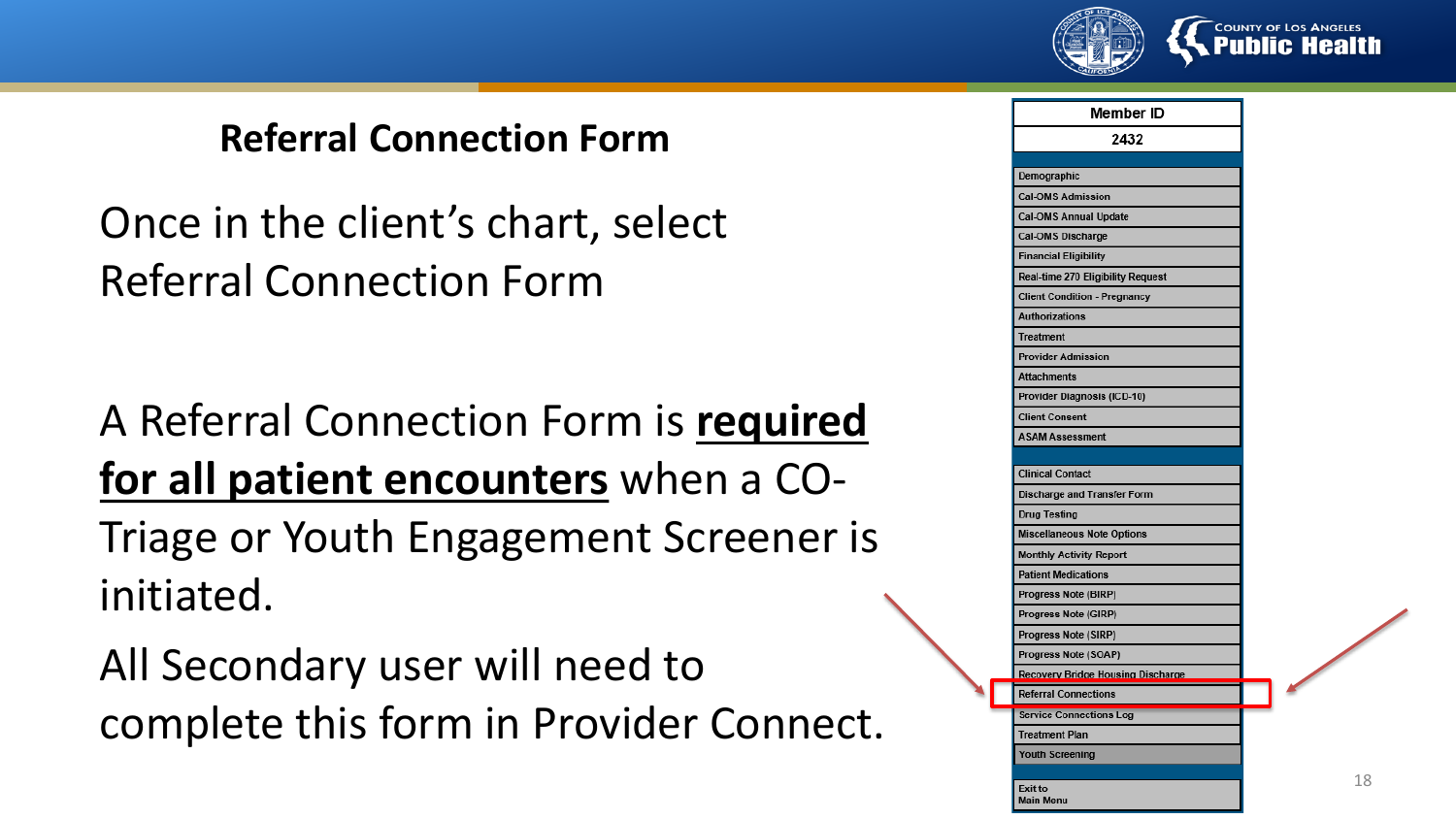

#### 1. Select episode

|  | raarsi                                      | موالا الكور       |  |
|--|---------------------------------------------|-------------------|--|
|  | AD)<br>–∧iME™<br>IEN I INU.<br>Ann.<br>13 E | 3/9/2016<br>----- |  |
|  |                                             |                   |  |

#### 2. For a new contact select: Add New Record

| Service Connections Log Items |                        |                                       |                     |                                                                 |                            |  |  |
|-------------------------------|------------------------|---------------------------------------|---------------------|-----------------------------------------------------------------|----------------------------|--|--|
|                               | <b>Date of Contact</b> | <b>ASAM Provisional Level of Care</b> | <b>Referral ID#</b> | <b>Form Status</b>                                              | <b>Data Entry By Login</b> |  |  |
| Add New Record                |                        |                                       |                     |                                                                 |                            |  |  |
|                               |                        |                                       |                     | 3. To edit an in progress log: Choose correct episode and press |                            |  |  |

the Select button.

| <b>Service Connections Log Items</b> |                        |                                |              |                    |                                       |  |  |
|--------------------------------------|------------------------|--------------------------------|--------------|--------------------|---------------------------------------|--|--|
|                                      | <b>Date of Contact</b> | ASAM Provisional Level of Care | Referral ID# | <b>Form Status</b> | Data Entry By Login                   |  |  |
| Select                               | 07/21/2019             | 1-WM [Outpatient WM]           | 15557        | Draft              | ProviderConnect WebSvcs (do not edit) |  |  |
|                                      |                        |                                |              |                    |                                       |  |  |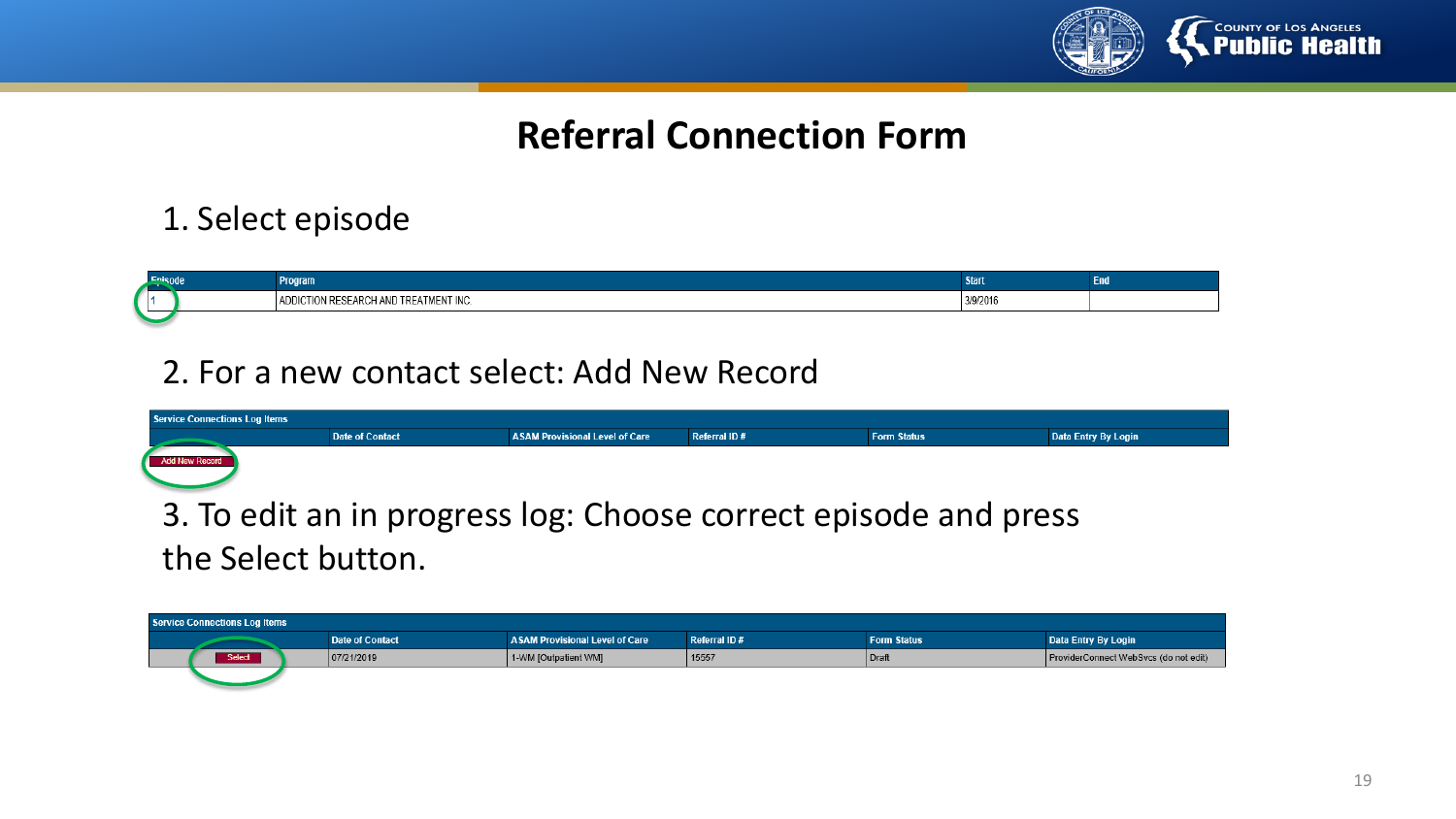

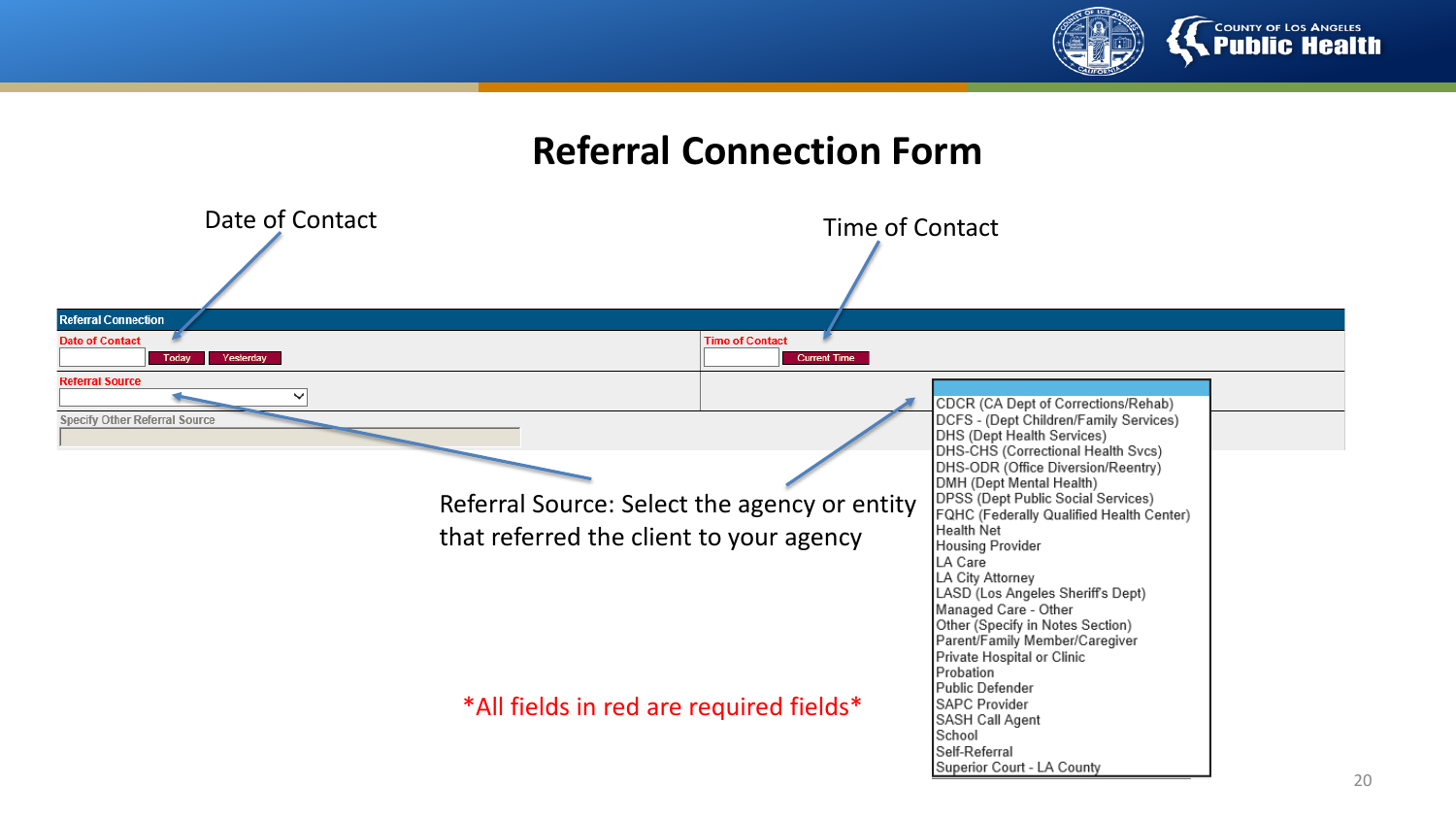

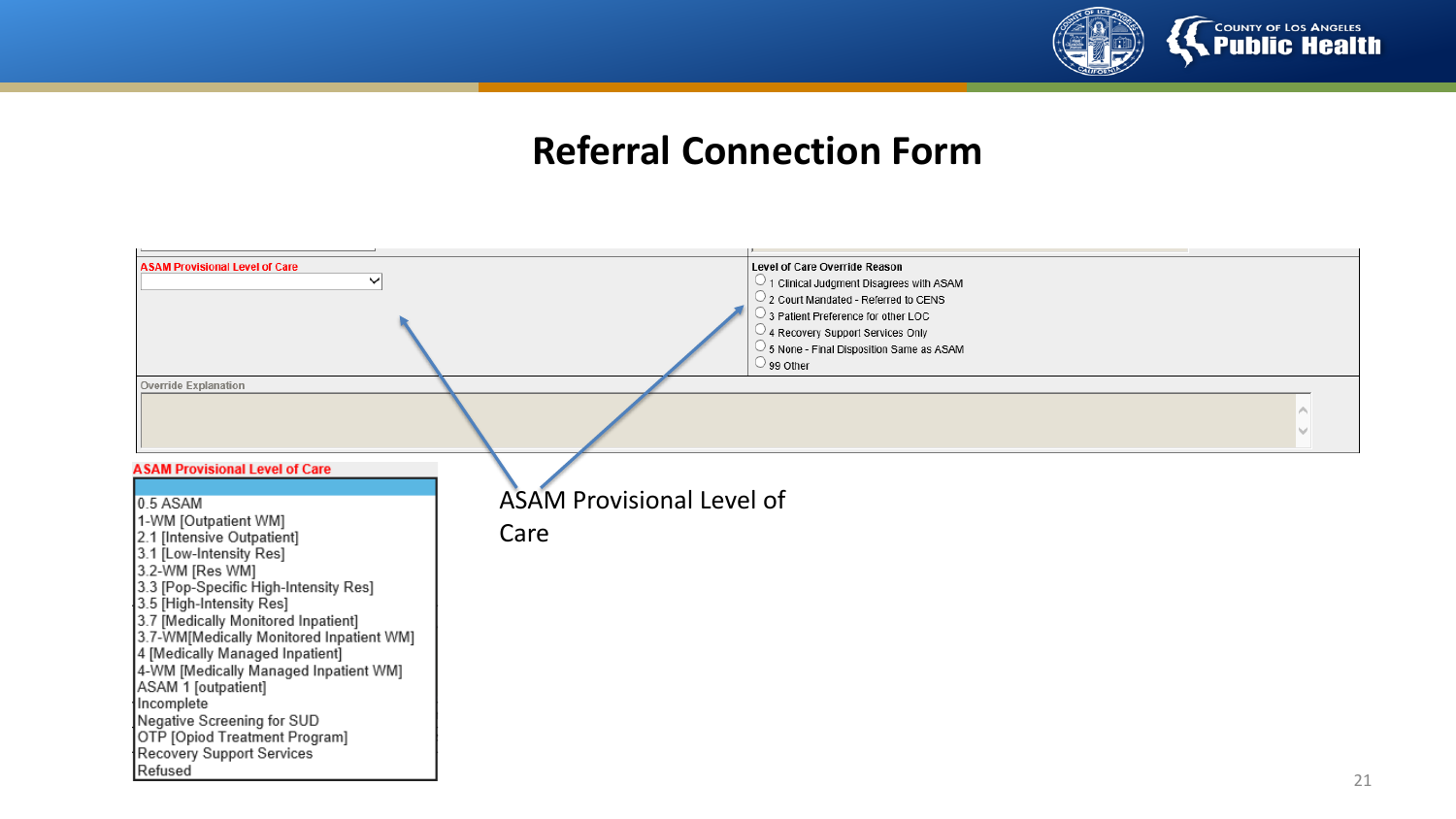

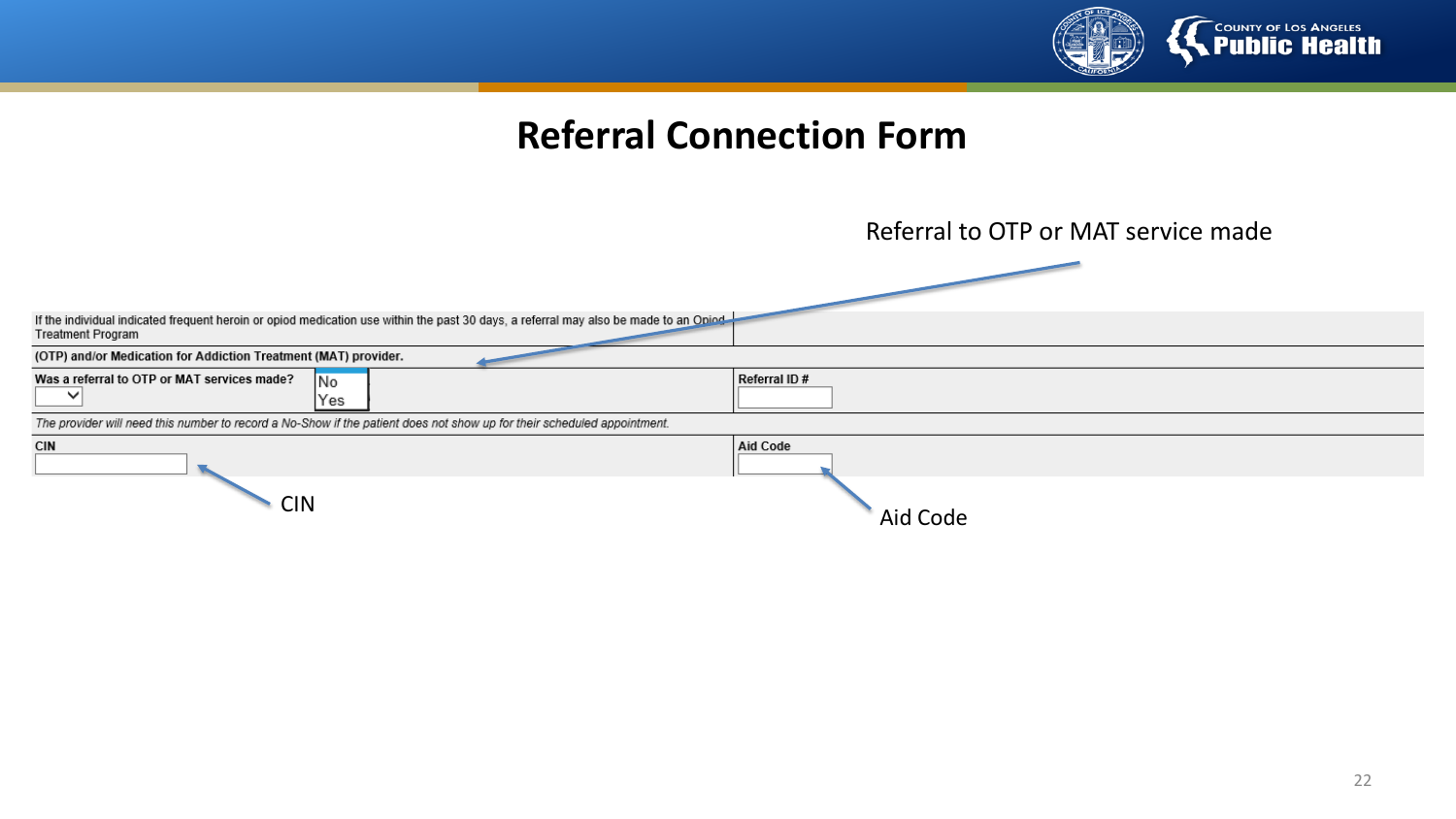

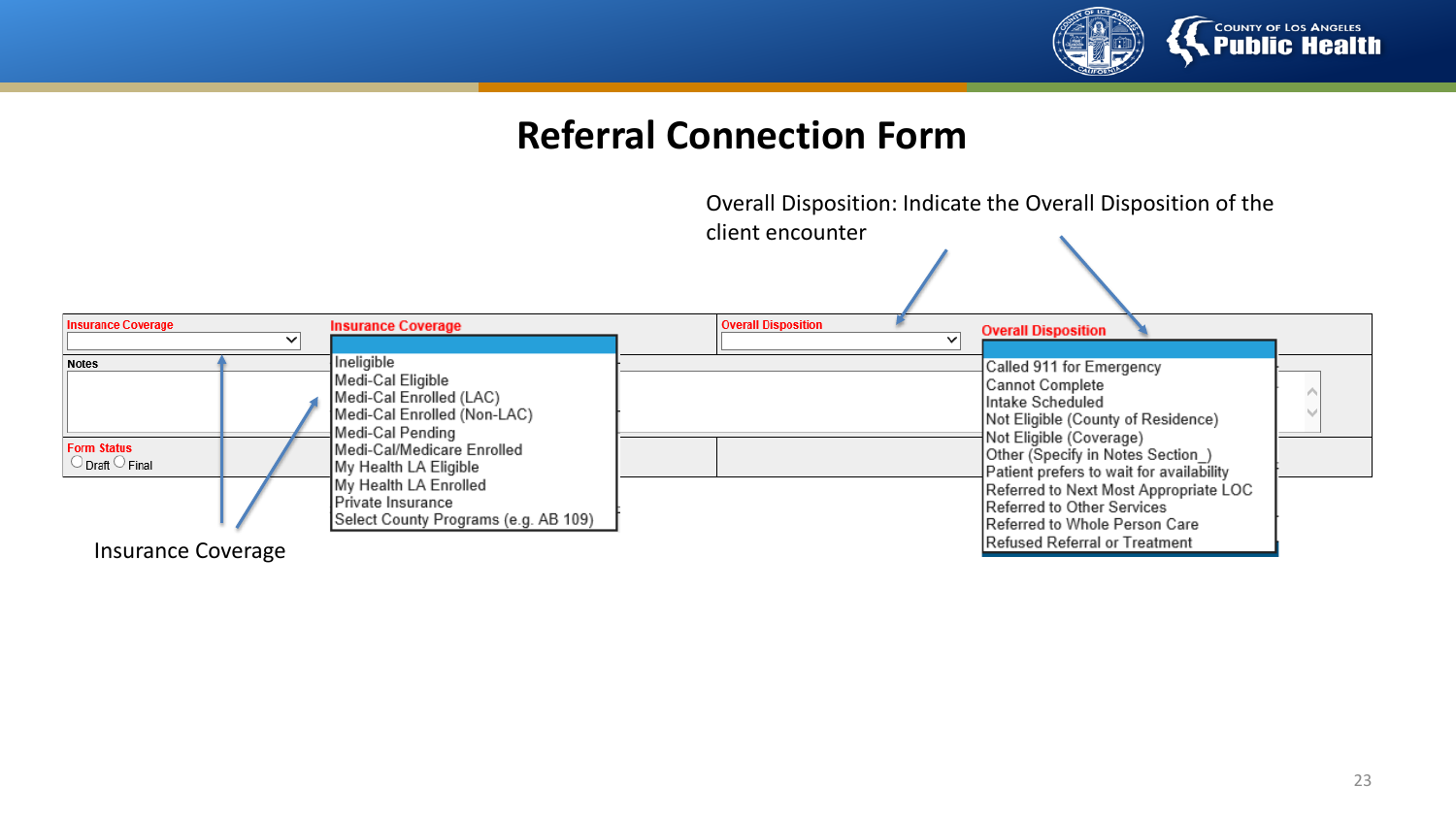

#### Overall Disposition: Indicate the Overall Disposition of the client encounter

| <b>Overall Disposition</b><br>v                      | <b>Overall Disposition</b>                                                                                       |  |
|------------------------------------------------------|------------------------------------------------------------------------------------------------------------------|--|
| Notes                                                | After Hours - Left Message for Provider<br>Called 911 for Emergency                                              |  |
|                                                      | Cannot Complete<br>Dropped Call and Unable to Reach Caller<br>Not Eligible (County of Residence)                 |  |
| <b>Form Status</b><br>$\odot$ Draft $\bigcirc$ Final | Not Eligible (Coverage)<br>Other (Specify in Notes Section)                                                      |  |
|                                                      | Patient prefers to wait for availability<br>Referred for Other Services<br>Referred to Next Most Appropriate LOC |  |
| Form Status: Draft or Final                          | Referred to Whole Person Care<br>Refused Referral or Treatment<br>Successful Referral to Treatment               |  |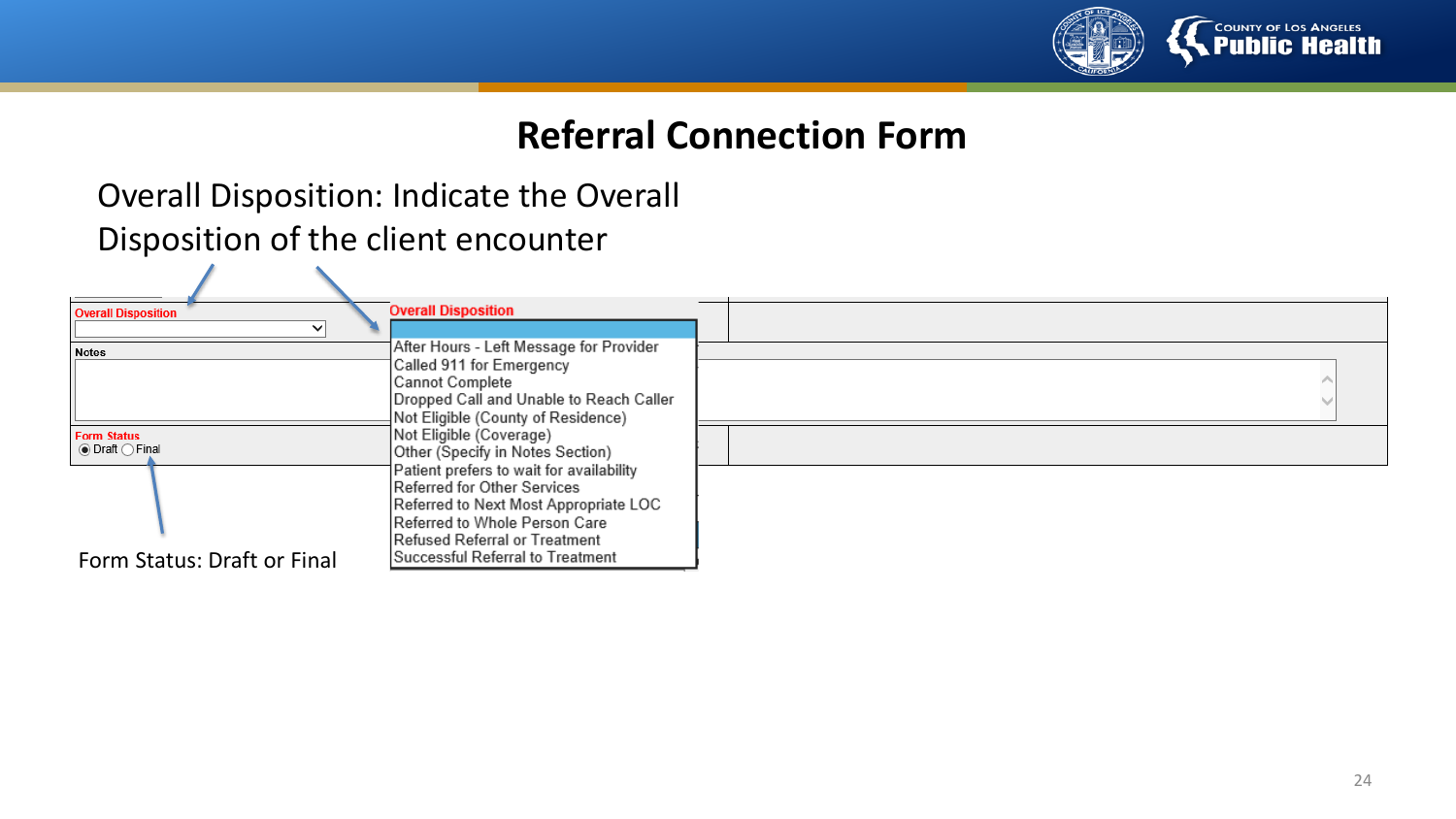

## **Service Connections Log SUD Referral Provided**

| <b>SUD Referrals Provided</b>                                                                                                                                                                                                                                                                                                                                                                                                                                                                                                                                   |                                                                                            |                                                |                                                                                                                                                                                                                                                                                                                                                                                                                                                                             |                                                                                                                                                                                                              |  |
|-----------------------------------------------------------------------------------------------------------------------------------------------------------------------------------------------------------------------------------------------------------------------------------------------------------------------------------------------------------------------------------------------------------------------------------------------------------------------------------------------------------------------------------------------------------------|--------------------------------------------------------------------------------------------|------------------------------------------------|-----------------------------------------------------------------------------------------------------------------------------------------------------------------------------------------------------------------------------------------------------------------------------------------------------------------------------------------------------------------------------------------------------------------------------------------------------------------------------|--------------------------------------------------------------------------------------------------------------------------------------------------------------------------------------------------------------|--|
| <b>Referral Treatment Provider</b>                                                                                                                                                                                                                                                                                                                                                                                                                                                                                                                              | <b>Referral Site Disposition</b>                                                           | <b>Appointment Date</b>                        | <b>Appointment Time</b>                                                                                                                                                                                                                                                                                                                                                                                                                                                     | <b>Appointment Status</b>                                                                                                                                                                                    |  |
| <b>Delete</b>                                                                                                                                                                                                                                                                                                                                                                                                                                                                                                                                                   |                                                                                            |                                                |                                                                                                                                                                                                                                                                                                                                                                                                                                                                             |                                                                                                                                                                                                              |  |
|                                                                                                                                                                                                                                                                                                                                                                                                                                                                                                                                                                 |                                                                                            |                                                |                                                                                                                                                                                                                                                                                                                                                                                                                                                                             |                                                                                                                                                                                                              |  |
| <b>Add New Record</b>                                                                                                                                                                                                                                                                                                                                                                                                                                                                                                                                           |                                                                                            |                                                |                                                                                                                                                                                                                                                                                                                                                                                                                                                                             |                                                                                                                                                                                                              |  |
| <b>Referral Treatment Provider</b>                                                                                                                                                                                                                                                                                                                                                                                                                                                                                                                              |                                                                                            | <b>Referral Site Disposition</b>               |                                                                                                                                                                                                                                                                                                                                                                                                                                                                             |                                                                                                                                                                                                              |  |
| $\checkmark$                                                                                                                                                                                                                                                                                                                                                                                                                                                                                                                                                    | <b>ACFW 1135 South Alvarado St</b>                                                         |                                                | $\checkmark$                                                                                                                                                                                                                                                                                                                                                                                                                                                                |                                                                                                                                                                                                              |  |
| <b>Appointment Date</b><br>ACFW 1329 West 227th St<br>Today<br>Yesterday<br>ACFW 20533 Catalina St<br><b>Appoint nent Status</b><br>ACFW 242 West 14th St<br>ACFW 244 West 14th St<br>Not Scheduled<br>ACFW 354 West 13th St<br>ACFW 355 West 15th St<br>Scheduled<br>ACFW 356 West 13th St<br>ACFW 357 West 15th St<br>ACFW 376 West 15th St<br>Save Changes<br><b>Cancel Changes</b><br>ACFW 378 West 15th St<br>ACFW 423 West 13th St<br>ACFW 425 West 13th St<br>ACFW 477 West 19th St<br>ACFW 872 West 6th St<br>Add New Record<br>ADDI 11682 Atlantic Ave | ACFW 1147 South Alvarado St<br>ADDI 11315 South Atlantic Blvd<br>ADDI 15229 East Amar Road | <b>Appointment Time</b><br><b>Current Time</b> | After Hours Call (Referral Info Only)<br>Intake Scheduled (0-9 Minutes)<br>Patient Refused w/Provider Contact<br>Refused LAC Medi-Cal Enrolled<br>Refused Language/Culture Need<br>Refused Medi-Cal Eligible/Unenrolled<br>Refused Mental Health Condition<br>Refused MHLA Enroled/Eligible<br>Refused Non-LAC Medi-Cal Enrolled<br>Refused Physical Health Condition<br>Refused Program Rule/Requirement<br>Waitlist - Patient Preference<br>Waitlist - Provider Indicated | Intake Not Available - SBAT Shows Open<br>Intake Not Scheduled - Site to Call Back<br>Intake Scheduled (10 Minutes or More)<br>No Answer/Direct to VM (Intake Hours)<br>Refused Wheelchair/ADA Accessibility |  |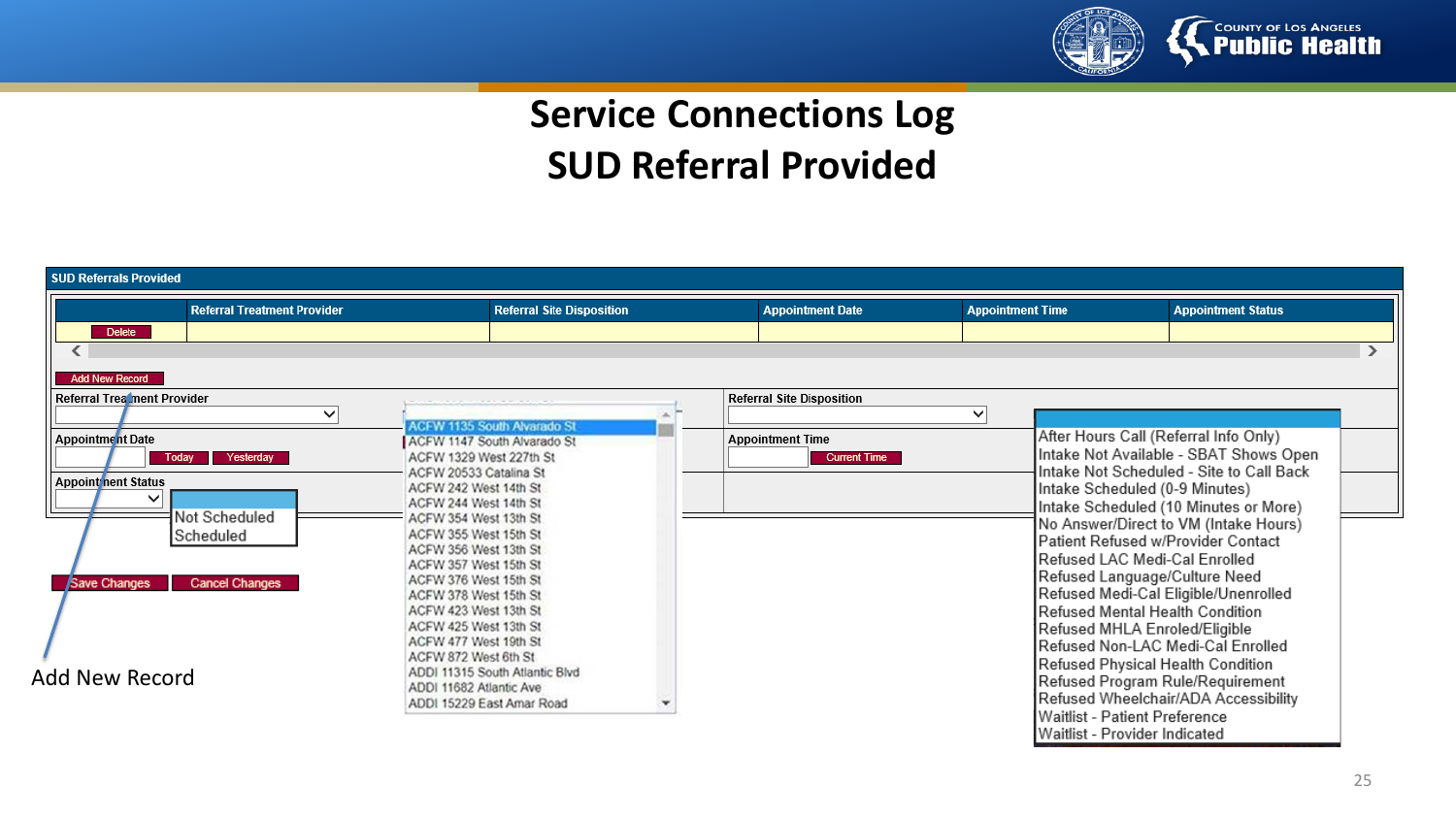

#### **COUNTY OF LOS ANGELES Public Health**

# **Next Steps: Form Status, Claiming and Training**

#### **Form Status**

- SAPC will make a formal announcement of when this form will be officially available to providers in Live.
	- This live date will act as the official effective date for providers to be reimbursed for screening.

#### **Update on Claiming**

- SAPC will set up one Provider Authorization (PAuth) for each agency to use when billing for screening.
	- I.e. providers will use this same PAuth for all reimbursable screenings completed and will not need separate authorizations.

#### **Additional Training**

- A separate detailed usage and billing training webinar will be scheduled and announced to providers once policy/workflow has been finalized.
- SAPC will also be offering ASAM CO -Triage specific trainings for staff who are not familiar with the triage assessment or need additional training.



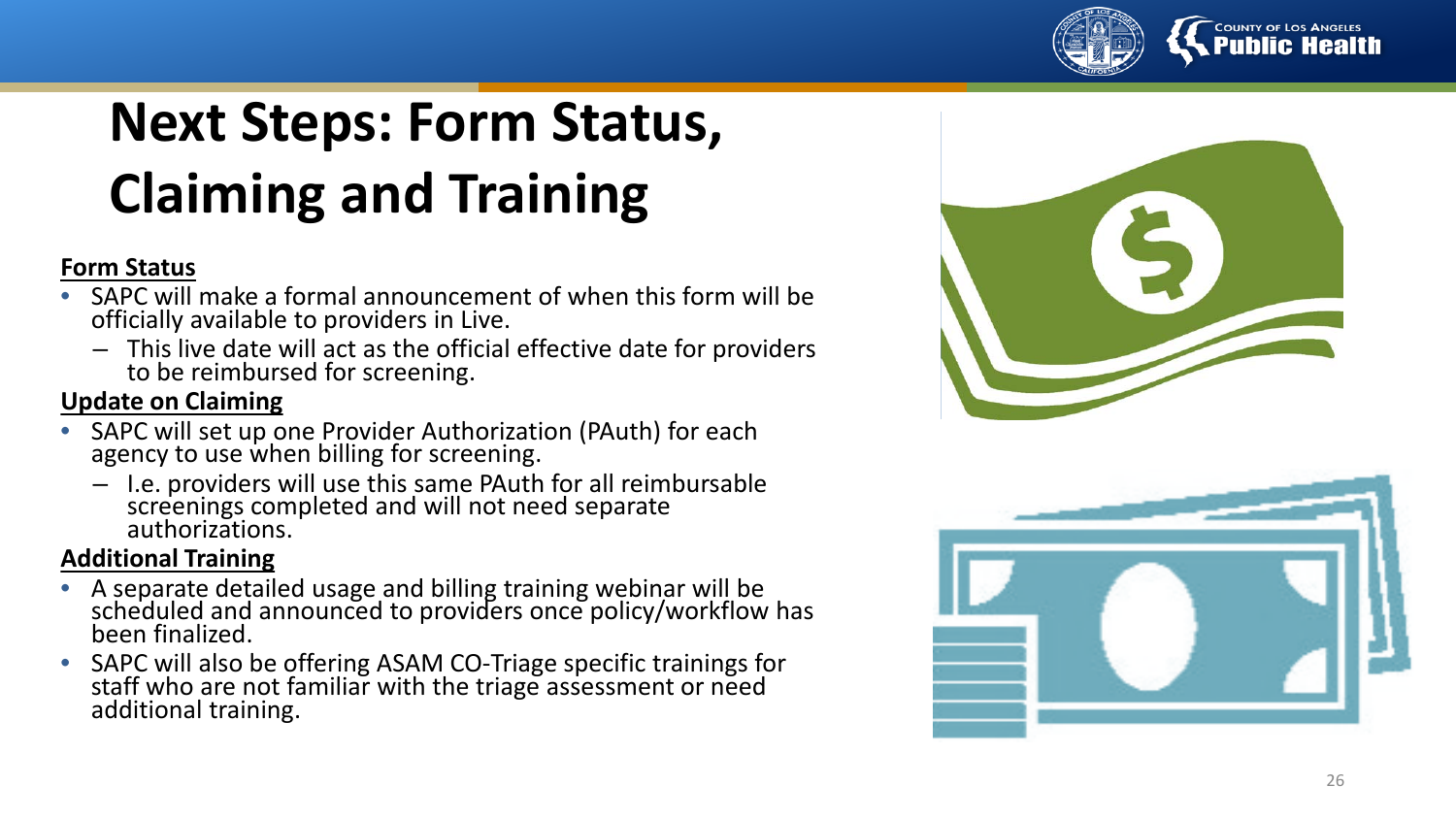

#### **Referral Connection Sage Rollout Timeline**

**Referral Connection Sage Timeline:**

**September 2019:** Sage Referral Connection webinar trainings conducted.

**September 2019:** Referral Connection Form will be active in the LIVE Sage environment. All Staff will begin using the logs in Sage.

**September 2019:** Agencies will document all client Screening information in Sage.